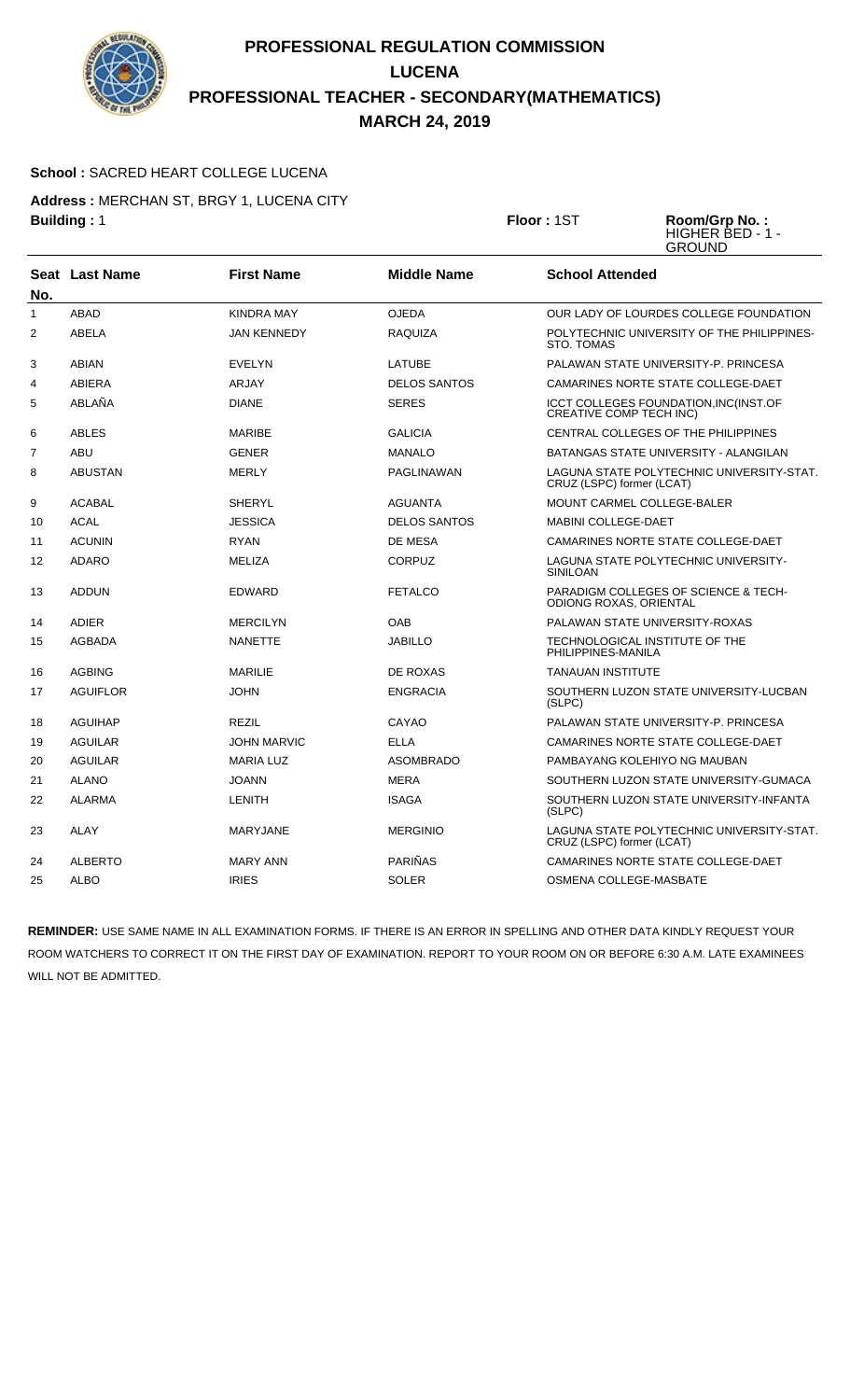

#### **School :** SACRED HEART COLLEGE LUCENA

**Address :** MERCHAN ST, BRGY 1, LUCENA CITY **Building :** 1 **Floor :** 1ST **Room/Grp No. :**

HIGHER BED - 2 - **GROUND** 

|                   | Seat Last Name  | <b>First Name</b>      | <b>Middle Name</b> | <b>School Attended</b>                                                 |
|-------------------|-----------------|------------------------|--------------------|------------------------------------------------------------------------|
| No.               |                 |                        |                    |                                                                        |
| $\mathbf{1}$      | <b>ALDAY</b>    | <b>ERLINDA</b>         | <b>ALMIN</b>       | LYCEUM OF THE PHILIPPINES UNIVERSITY-<br>BATANGAS, INC                 |
| 2                 | <b>ALDOVINO</b> | <b>ROBERT</b>          | <b>HORNILLA</b>    | SOUTHERN LUZON STATE UNIVERSITY-<br>TAGKAWAYAN (SLPC)                  |
| 3                 | ALER            | <b>RODELIO</b>         | <b>TOLERO</b>      | CAMARINES NORTE STATE COLLEGE-DAET                                     |
| 4                 | <b>ALILIO</b>   | <b>SHIELA</b>          | <b>BAUTISTA</b>    | <b>GOLDEN GATE COLLEGES</b>                                            |
| 5                 | <b>ALIM</b>     | <b>JERAH JOY</b>       | <b>ORTEGA</b>      | PALAWAN STATE UNIVERSITY-BROOKS POINT                                  |
| 6                 | <b>ALMIN</b>    | <b>GLENDA</b>          | PEREZ              | SOUTHERN LUZON STATE UNIVERSITY-INFANTA<br>(SLPC)                      |
| $\overline{7}$    | <b>ALMONTE</b>  | <b>ARISHA MAY</b>      | <b>NALLES</b>      | PAMANTASAN NG CABUYAO                                                  |
| 8                 | <b>ALVA</b>     | <b>NOEL</b>            | <b>ABUEL</b>       | <b>LEON GUINTO MEMORIAL COLLEGE</b>                                    |
| 9                 | <b>ALVAREZ</b>  | <b>JOSEPH</b>          | <b>VIDAL</b>       | NATIONAL TEACHER'S COLLEGE                                             |
| 10                | <b>ALVAREZ</b>  | <b>MARIA MICARELLI</b> | <b>VIREYNATO</b>   | LAGUNA STATE POLYTECHNIC UNIVERSITY-STAT.<br>CRUZ (LSPC) former (LCAT) |
| 11                | ALVAREZ         | <b>MARICRIS</b>        | <b>ROSELA</b>      | LAGUNA STATE POLYTECHNIC UNIVERSITY-STAT.<br>CRUZ (LSPC) former (LCAT) |
| $12 \overline{ }$ | <b>ALVEZ</b>    | <b>MARICEL</b>         | DE CASTRO          | LAGUNA STATE POLYTECHNIC UNIVERSITY-<br><b>SINILOAN</b>                |
| 13                | <b>ALZONA</b>   | <b>MADEL</b>           | <b>BATAY</b>       | SAINT MICHAEL'S COLLEGE OF LAGUNA                                      |
| 14                | <b>AMALIN</b>   | <b>MARICHU</b>         | <b>SANCHEZ</b>     | BATANGAS STATE UNIVERSITY-BATANGAS CITY<br>(PBMIT)                     |
| 15                | AMAN            | <b>MA.THERESA</b>      | <b>MOZO</b>        | SOUTHERN ISLAND COLLEGE-GEN. SANTOS CITY                               |
| 16                | <b>AMANO</b>    | <b>JOAN</b>            | JASTIVA            | PAMANTASAN NG CABUYAO                                                  |
| 17                | <b>AMIO</b>     | <b>MARILYN</b>         | ESPAÑOL            | CAMARINES NORTE STATE COLLEGE-DAET                                     |
| 18                | <b>ANDA</b>     | <b>KAMILLE</b>         | <b>VILLASOTO</b>   | POLYTECHNIC UNIVERSITY OF THE PHILIPPINES-<br><b>LOPEZ</b>             |
| 19                | ANDAYA          | <b>JENNIFER</b>        | <b>FAJARDO</b>     | DIVINE WORD COLLEGE OF CALAPAN                                         |
| 20                | ANDAYA          | <b>MARY ANN</b>        | ZALAMEDA           | <b>BATANGAS STATE UNIVERSITY-BATANGAS CITY</b><br>(PBMIT)              |
| 21                | <b>ANGAS</b>    | <b>MARY JEAN</b>       | CABAROC            | EULOGIO (AMANG) RODRIGUEZ INSTITUTE OF<br>SCIENCE & TECHNOLOGY         |
| 22                | <b>APAO</b>     | <b>LOILA</b>           | <b>SIBONGA</b>     | <b>FULLBRIGHT COLLEGE</b>                                              |
| 23                | <b>APO</b>      | ARGEEN                 | <b>RUANTO</b>      | PAMBAYANG KOLEHIYO NG MAUBAN                                           |
| 24                | <b>ARAGONES</b> | <b>JOSEPH</b>          | CERDA              | POLYTECHNIC UNIVERSITY OF THE PHILIPPINES-<br>STA, ROSA                |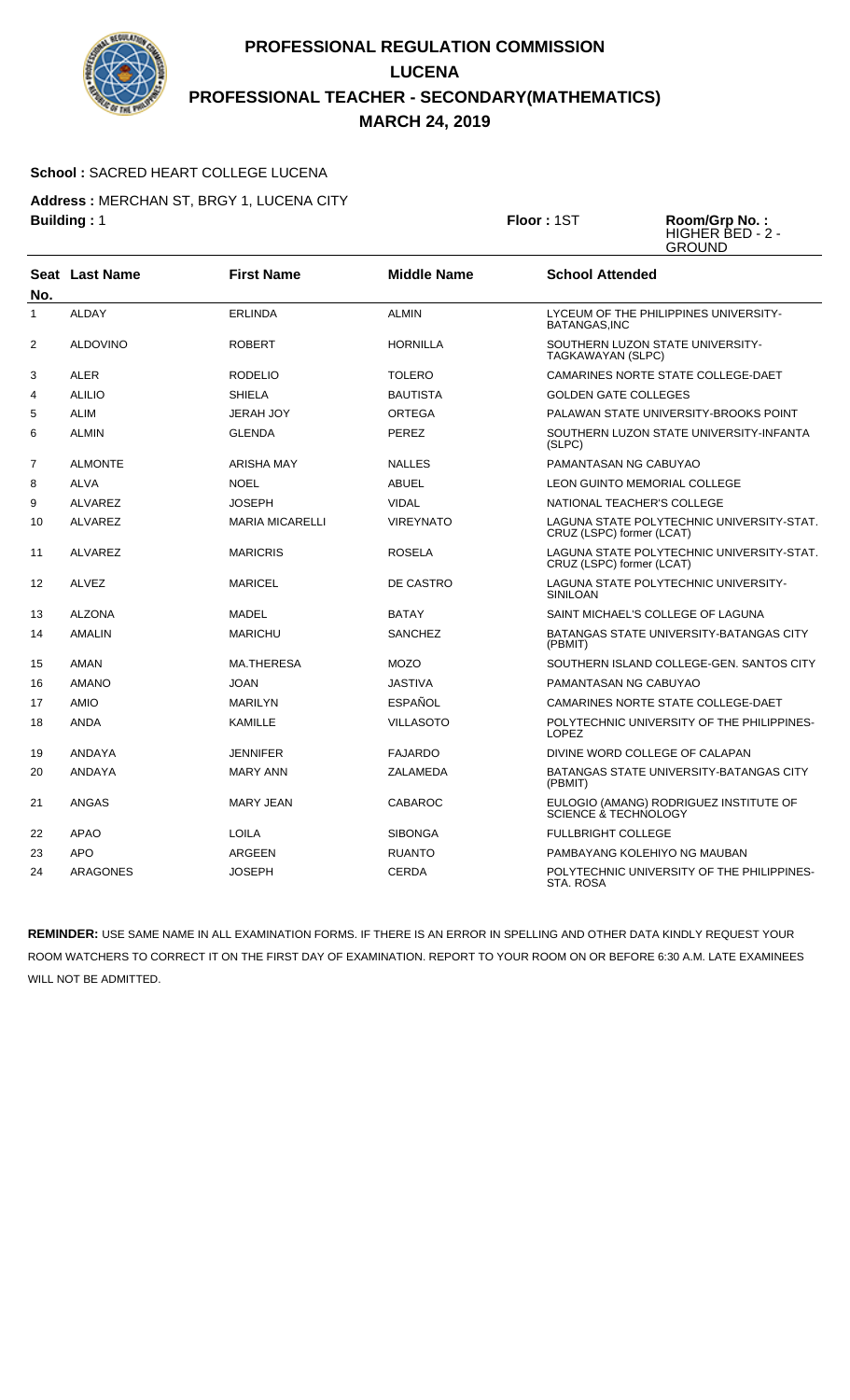

#### **School :** SACRED HEART COLLEGE LUCENA

**Address :** MERCHAN ST, BRGY 1, LUCENA CITY **Building :** 1 **Floor :** 1ST **Room/Grp No. :**

HIGHER BED - 3 - **GROUND** 

|                | Seat Last Name   | <b>First Name</b>   | <b>Middle Name</b>  | <b>School Attended</b>                                                   |
|----------------|------------------|---------------------|---------------------|--------------------------------------------------------------------------|
| No.            |                  |                     |                     |                                                                          |
| $\mathbf{1}$   | ARANZADO         | <b>JEAN LHIEZEL</b> | <b>LABAHO</b>       | POLYTECHNIC UNIVERSITY OF THE PHILIPPINES -<br><b>BINAN</b>              |
| $\overline{2}$ | <b>ARCENAS</b>   | <b>MARITES</b>      | <b>VENERANDA</b>    | HOLY TRINITY COLLEGE OF PUERTO PRINCESA                                  |
| 3              | <b>ARCILLO</b>   | AMELYN              | <b>BARROGA</b>      | <b>MABINI COLLEGE-DAET</b>                                               |
| 4              | <b>ARCO</b>      | <b>JUDY ANN</b>     | <b>DELGADO</b>      | INNOVATIVE COLLEGE OF SCIENCE &<br><b>TECHNOLOGY</b>                     |
| 5              | ARELLANO         | LIRIO               | <b>VILLENA</b>      | UNIVERSITY OF BATANGAS                                                   |
| 6              | <b>ARGENTE</b>   | <b>MARYLL JOYCE</b> | <b>INANDAN</b>      | KOLEHIYO NG LUNGSOD NG LIPA(FOR LIPA CITY<br>PUBLIC COLL.)               |
| 7              | <b>ARGOSINO</b>  | <b>RUEL</b>         | <b>LICOTO</b>       | GORDON COLLEGE (for.OLONGAPO CITY COLL.)                                 |
| 8              | ARGUELLES        | <b>RYAN</b>         | PEREZ               | <b>TAYABAS WESTERN ACADEMY</b>                                           |
| 9              | <b>ARGULLA</b>   | <b>MADILYN</b>      | <b>MORTEGA</b>      | SOUTHERN LUZON STATE UNIVERSITY-GUMACA                                   |
| 10             | <b>ARIOLA</b>    | <b>ALEXIS</b>       | <b>ALVAERA</b>      | CAVITE STATE UNIVERSITY (DON SEVERINO<br>AGR'L. COLL.)                   |
| 11             | <b>ARMERO</b>    | <b>CRISTINE</b>     | <b>MARTOS</b>       | SOUTHERN LUZON STATE UNIVERSITY-GUMACA                                   |
| 12             | <b>ARQUILITA</b> | <b>BRYAN</b>        | <b>OLIVER</b>       | SOUTHERN LUZON STATE UNIVERSITY-GUMACA                                   |
| 13             | <b>ARROYO</b>    | <b>MANNY</b>        | <b>BUENAVENTURA</b> | NUEVA VIZCAYA STATE UNIVERSITY (NVPC)-<br><b>BAMBANG</b>                 |
| 14             | <b>ARTIAGA</b>   | <b>RHOMINA</b>      | <b>ORTIZ</b>        | LAGUNA STATE POLYTECHNIC UNIVERSITY - SAN<br>PABLO (LSPC)former (SPCSAT) |
| 15             | ARZAGA           | <b>HONORATO JR</b>  | <b>MENDO</b>        | PALAWAN STATE UNIVERSITY-P. PRINCESA                                     |
| 16             | ASIS             | <b>AIZA</b>         | <b>CORPUZ</b>       | SOUTHERN LUZON STATE UNIVERSITY-LUCBAN<br>(SLPC)                         |
| 17             | <b>ASIS</b>      | DANIEL              | <b>ESTACION</b>     | <b>MABINI COLLEGE-DAET</b>                                               |
| 18             | <b>ASTEJADA</b>  | <b>IVY JOY</b>      | <b>TORRES</b>       | LAGUNA STATE POLYTECHNIC UNIVERSITY-<br><b>SINILOAN</b>                  |
| 19             | <b>ASTEJADA</b>  | <b>JOYREN</b>       | <b>STA ANA</b>      | SOUTHERN LUZON STATE UNIVERSITY-INFANTA<br>(SLPC)                        |
| 20             | <b>ASTIBE</b>    | <b>CATALINA</b>     | <b>ESTANISLAO</b>   | LAGUNA COLLEGE OF BUSINESS & ARTS                                        |
| 21             | <b>ASTILLERO</b> | <b>FIDELA</b>       | <b>MARASIGAN</b>    | <b>GOLDEN GATE COLLEGES</b>                                              |
| 22             | <b>ATAZAR</b>    | <b>RAYMOND</b>      | CASINILLO           | NAGA VIEW ADVENTIST COLLEGE-NAGA,<br><b>CAMARINES SUR</b>                |
| 23             | <b>ATIENZA</b>   | <b>APRIL JOY</b>    | <b>ACUZAR</b>       | <b>TAYABAS WESTERN ACADEMY</b>                                           |
| 24             | <b>ATIENZA</b>   | LHEA                | <b>AMPONIN</b>      | POLYTECHNIC UNIVERSITY OF THE PHILIPPINES-<br>MAIN-STA, MESA             |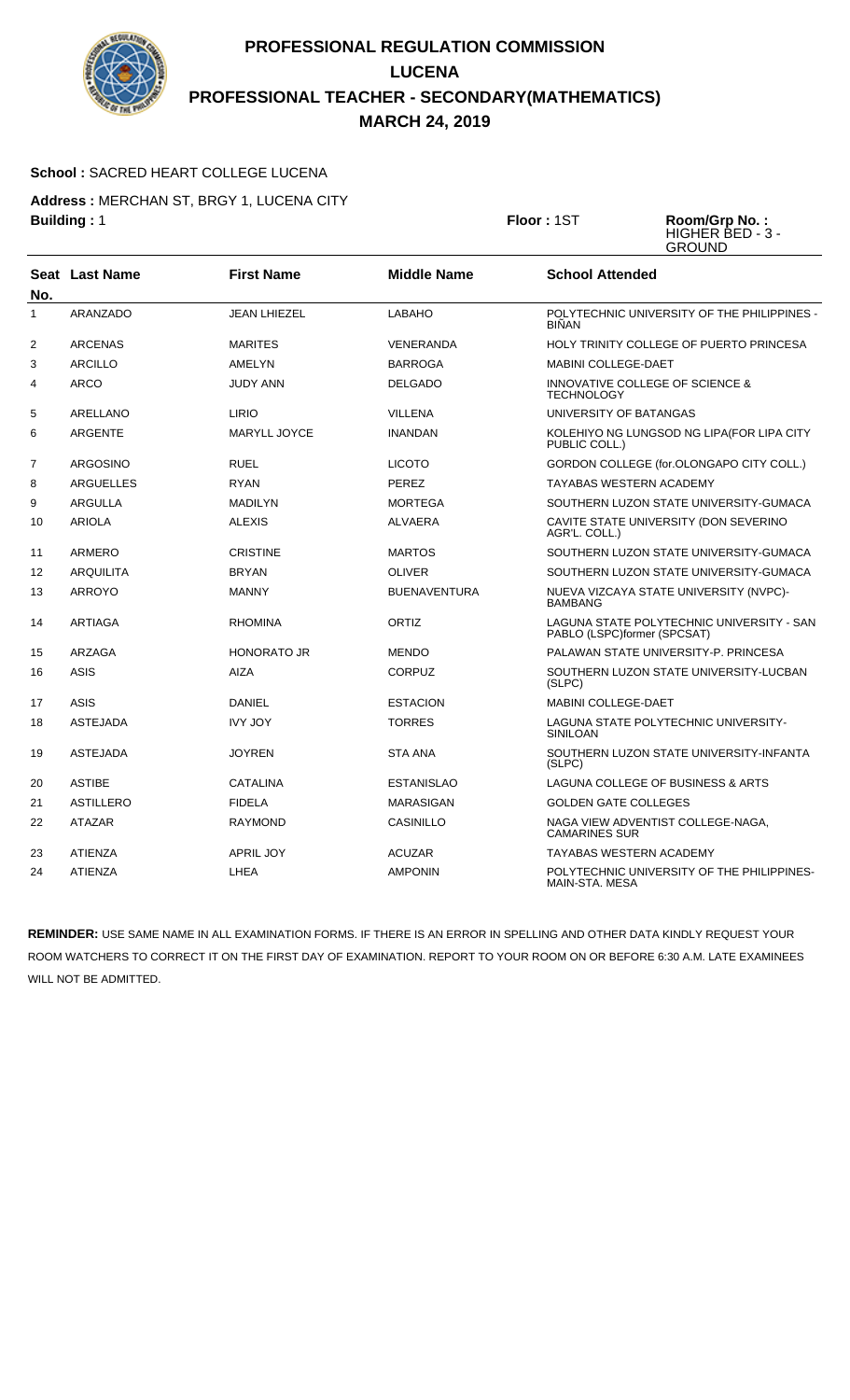

### **School :** SACRED HEART COLLEGE LUCENA

**Address :** MERCHAN ST, BRGY 1, LUCENA CITY **Building :** 1 **Floor :** 1ST **Room/Grp No. :**

HIGHER BED - 4 - **GROUND** 

| No.            | Seat Last Name  | <b>First Name</b>  | <b>Middle Name</b>  | <b>School Attended</b>                                                   |
|----------------|-----------------|--------------------|---------------------|--------------------------------------------------------------------------|
| $\mathbf{1}$   | <b>AVILA</b>    | <b>MARY GRACE</b>  | <b>RIMAS</b>        | <b>TANAUAN INSTITUTE</b>                                                 |
| 2              | <b>AVILA</b>    | <b>RUBY</b>        | <b>PANOTES</b>      | LA CONSOLACION COLLEGE-DAET                                              |
| 3              | <b>AZUL</b>     | <b>JURIDEL</b>     | <b>BELEN</b>        | CAVITE STATE UNIVERSITY-CARMONA                                          |
| 4              | <b>BABASA</b>   | <b>FRANCIS</b>     | <b>BALIZA</b>       | ALFELOR SR. MEMORIAL COLLEGE                                             |
| 5              | <b>BACAY</b>    | <b>MELVIN</b>      | DE GUZMAN           | MINDORO STATE COLLEGE OF AGRICULTURE &<br>TECHNOLOGY-CALAPAN             |
| 6              | <b>BACHAR</b>   | <b>ROSEMARIE</b>   | CALAPAO             | LAGUNA STATE POLYTECHNIC UNIVERSITY-STAT.<br>CRUZ (LSPC) former (LCAT)   |
| $\overline{7}$ | <b>BAGUIO</b>   | <b>CHERYL</b>      | <b>BAGOS</b>        | <b>TANAUAN INSTITUTE</b>                                                 |
| 8              | <b>BAJADO</b>   | <b>CRISTINA</b>    | <b>MALABON</b>      | <b>FEATI UNIVERSITY</b>                                                  |
| 9              | <b>BAJARO</b>   | <b>JOHN MARLON</b> | <b>DATINGGALING</b> | <b>TANAUAN INSTITUTE</b>                                                 |
| 10             | <b>BALBA</b>    | <b>ELSIE MAE</b>   | <b>MURILLO</b>      | BATANGAS STATE UNIVERSITY (formerly JPLPC)-<br><b>MALVAR</b>             |
| 11             | <b>BALDRES</b>  | <b>MARISSA</b>     | <b>SUTAN</b>        | EASTERN LAGUNA COLLEGES                                                  |
| 12             | <b>BALINO</b>   | <b>MARK LOUIE</b>  | <b>ROMARAOG</b>     | LAGUNA STATE POLYTECHNIC UNIVERSITY-<br><b>SINILOAN</b>                  |
| 13             | <b>BALITAAN</b> | <b>JOY</b>         | <b>LUNAR</b>        | KOLEHIYO NG LUNGSOD NG LIPA(FOR LIPA CITY<br>PUBLIC COLL.)               |
| 14             | <b>BALOG</b>    | <b>HAROLD</b>      | ABRIL               | LAGUNA STATE POLYTECHNIC UNIVERSITY - SAN<br>PABLO (LSPC)former (SPCSAT) |
| 15             | <b>BALONZO</b>  | <b>RONNIE</b>      | <b>GUTIERREZ</b>    | PAMBAYANG KOLEHIYO NG MAUBAN                                             |
| 16             | <b>BALOTA</b>   | <b>GERALDINE</b>   | <b>CRISOSTOMO</b>   | COLEGIO DE SAN JUAN DE LETRAN-CALAMBA                                    |
| 17             | <b>BANTADOS</b> | <b>ALDRIN MARK</b> | <b>FELICES</b>      | CAMARINES NORTE STATE COLLEGE-DAET                                       |
| 18             | <b>BANTIGUE</b> | ALLAN              | <b>ESTRADA</b>      | SOUTHERN LUZON STATE UNIVERSITY-<br>TAGKAWAYAN (SLPC)                    |
| 19             | <b>BARBA</b>    | <b>JUDY ANN</b>    | <b>PARAN</b>        | LAGUNA STATE POLYTECHNIC UNIVERSITY-STAT.<br>CRUZ (LSPC) former (LCAT)   |
| 20             | <b>BARELA</b>   | <b>TRICIA ANNE</b> | <b>GASTILO</b>      | UNIVERSITY OF NORTHEASTERN PHILIPPINES                                   |
| 21             | <b>BARGO</b>    | <b>NEIL</b>        | YOPYOP              | SACRED HEART COLLEGE OF LUCENA CITY, INC.                                |
| 22             | <b>BARRO</b>    | <b>ROOSEVELT</b>   | <b>RINGOR</b>       | GRACE MISSION COLLEGE-SCHOOL OF<br><b>MIDWIFERY</b>                      |
| 23             | <b>BARROGO</b>  | <b>JESSA</b>       | <b>BARIL</b>        | SOUTHERN LUZON STATE UNIVERSITY-GUMACA                                   |
| 24             | <b>BATAC</b>    | <b>JACQUELYN</b>   | <b>ROSASINIA</b>    | SAN FRANCISCO JAVIER COLLEGE                                             |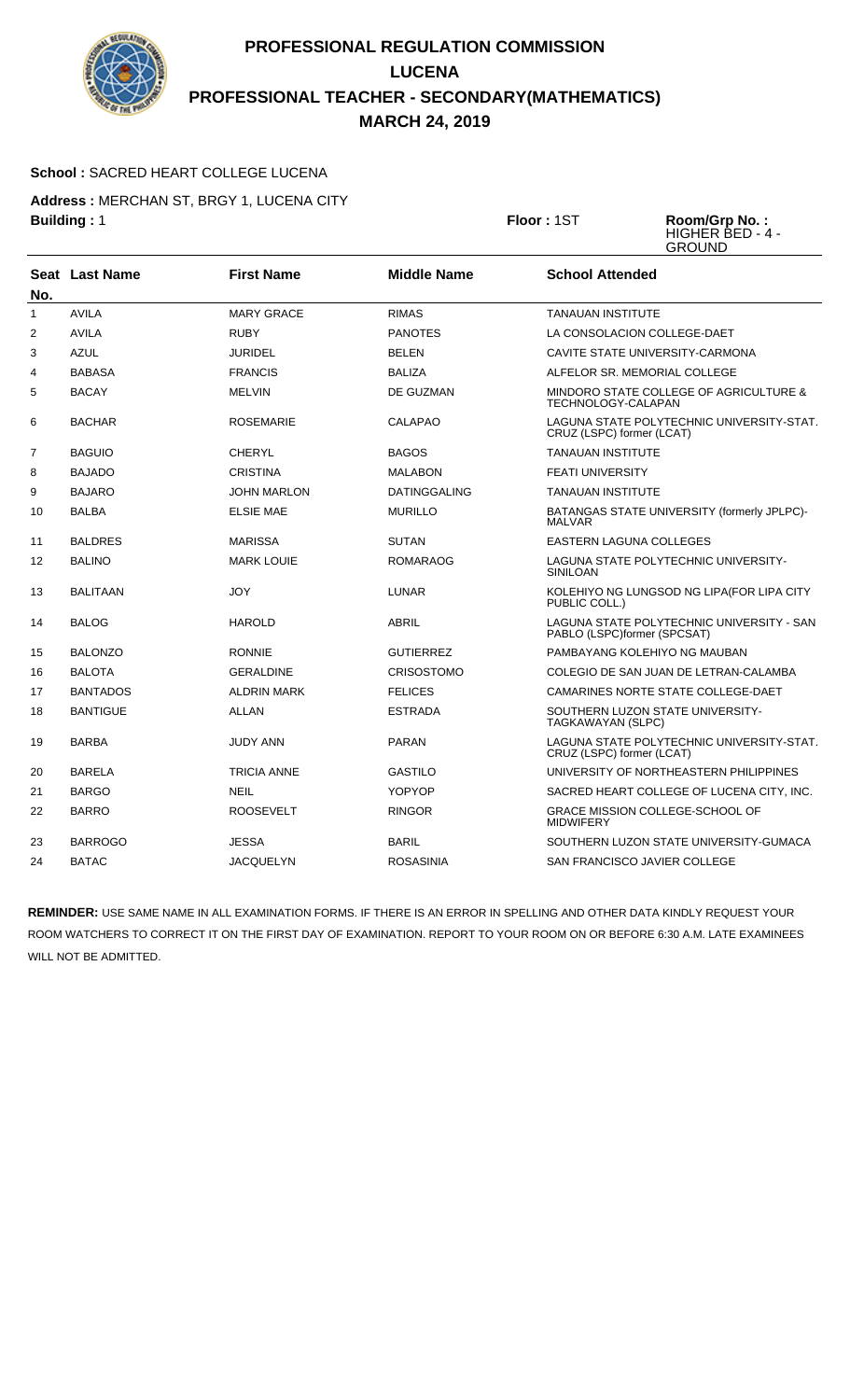

### **School :** SACRED HEART COLLEGE LUCENA

**Address :** MERCHAN ST, BRGY 1, LUCENA CITY **Building :** 1 **Floor :** 1ST **Room/Grp No. :**

HIGHER BED - 5 - **GROUND** 

|              | Seat Last Name    | <b>First Name</b>     | <b>Middle Name</b> | <b>School Attended</b>                                                 |
|--------------|-------------------|-----------------------|--------------------|------------------------------------------------------------------------|
| No.          |                   |                       |                    |                                                                        |
| $\mathbf{1}$ | <b>BATANES</b>    | <b>KRISTINE</b>       | <b>GONZALO</b>     | SOUTHERN LUZON STATE UNIVERSITY-GUMACA                                 |
| 2            | <b>BATBAT</b>     | <b>EPRIL ROSE</b>     | <b>BONGAT</b>      | CAPALONGA COLLEGE                                                      |
| 3            | <b>BATHAN</b>     | <b>JANICE</b>         | <b>ROSALES</b>     | KOLEHIYO NG LUNGSOD NG LIPA(FOR LIPA CITY<br>PUBLIC COLL.)             |
| 4            | <b>BATIANCILA</b> | <b>GERALDINE</b>      | CALANDAY           | HOLY TRINITY COLLEGE OF PUERTO PRINCESA                                |
| 5            | <b>BATIOCO</b>    | <b>MARK CHRISTIAN</b> |                    | QUEZONIAN EDUCATIONAL COLLEGE                                          |
| 6            | <b>BATIRZAL</b>   | <b>BENJAMIN</b>       | <b>MONDIJAR</b>    | <b>FULLBRIGHT COLLEGE</b>                                              |
| 7            | <b>BAUTISTA</b>   | <b>LIZETTE</b>        | <b>REBONG</b>      | LAGUNA STATE POLYTECHNIC UNIVERSITY-LOS<br><b>BAÑOS</b>                |
| 8            | <b>BAUTISTA</b>   | <b>MARK ELIEZER</b>   | <b>FLORES</b>      | LAGUNA STATE POLYTECHNIC UNIVERSITY-STAT.<br>CRUZ (LSPC) former (LCAT) |
| 9            | <b>BAYBAY</b>     | <b>GLORY VIE</b>      | YAYEN              | PALAWAN STATE UNIVERSITY-P. PRINCESA                                   |
| 10           | <b>BENDANILLO</b> | <b>JOE MARK</b>       | <b>RAPANA</b>      | KOLEHIYO NG LUNGSOD NG LIPA(FOR LIPA CITY<br>PUBLIC COLL.)             |
| 11           | <b>BERMEJO</b>    | <b>FLORIA</b>         | <b>ATUTUBO</b>     | DYNAMIC COMPUTER CENTRUM-LEGASPI                                       |
| 12           | <b>BERMUDEZ</b>   | <b>JOAN</b>           | <b>VELA</b>        | OUR LADY OF LOURDES COLLEGE FOUNDATION                                 |
| 13           | <b>BERNAL</b>     | <b>MARK ANTHONY</b>   | <b>VIBAL</b>       | SAN JOSE COMMUNITY COLLEGE-MALILIPOT                                   |
| 14           | <b>BERNARDINO</b> | <b>ALVINA</b>         | <b>VILLAFLORES</b> | PAMANTASAN NG CABUYAO                                                  |
| 15           | <b>BERNARDO</b>   | <b>JACINTO</b>        | <b>SENOBIO</b>     | UNIVERSITY OF MANILA                                                   |
| 16           | <b>BICOMONG</b>   | <b>KAREN CLARISSE</b> | <b>EMPEÑO</b>      | DALUBHASAAN NG LUNGSOD NG SAN PABLO                                    |
| 17           | <b>BILANGEL</b>   | <b>APRIL JOY</b>      | <b>TAN</b>         | POLYTECHNIC UNIVERSITY OF THE PHILIPPINES-<br><b>LOPEZ</b>             |
| 18           | <b>BINAY</b>      | <b>CLARISSE ANN</b>   | <b>VARGAS</b>      | <b>BATANGAS STATE UNIVERSITY-BATANGAS CITY</b><br>(PBMIT)              |
| 19           | <b>BOBADILLA</b>  | <b>JULIUS CAEZAR</b>  | <b>VARGAS</b>      | STI COLLEGE - MEYCAUAYAN                                               |
| 20           | <b>BONDOCOY</b>   | <b>RONEL</b>          | <b>PENAMANTE</b>   | PAMBAYANG KOLEHIYO NG MAUBAN                                           |
| 21           | <b>BONTOC</b>     | <b>KIER</b>           | <b>RAMOS</b>       | POLYTECHNIC UNIVERSITY OF THE PHILIPPINES-<br><b>LOPEZ</b>             |
| 22           | <b>BOSALES</b>    | <b>DICEL</b>          | <b>SALARIOSA</b>   | LAGUNA STATE POLYTECHNIC UNIVERSITY-STAT.<br>CRUZ (LSPC) former (LCAT) |
| 23           | <b>BOTAWAN</b>    | <b>SAMANODING</b>     | MACAANTAL          | SAINT MICHAEL'S COLLEGE OF LAGUNA                                      |
| 24           | <b>BREGANZA</b>   | <b>RONZ KERWIN</b>    | <b>JUANO</b>       | AMA COMPUTER COLLEGE-STA. CRUZ, LAGUNA                                 |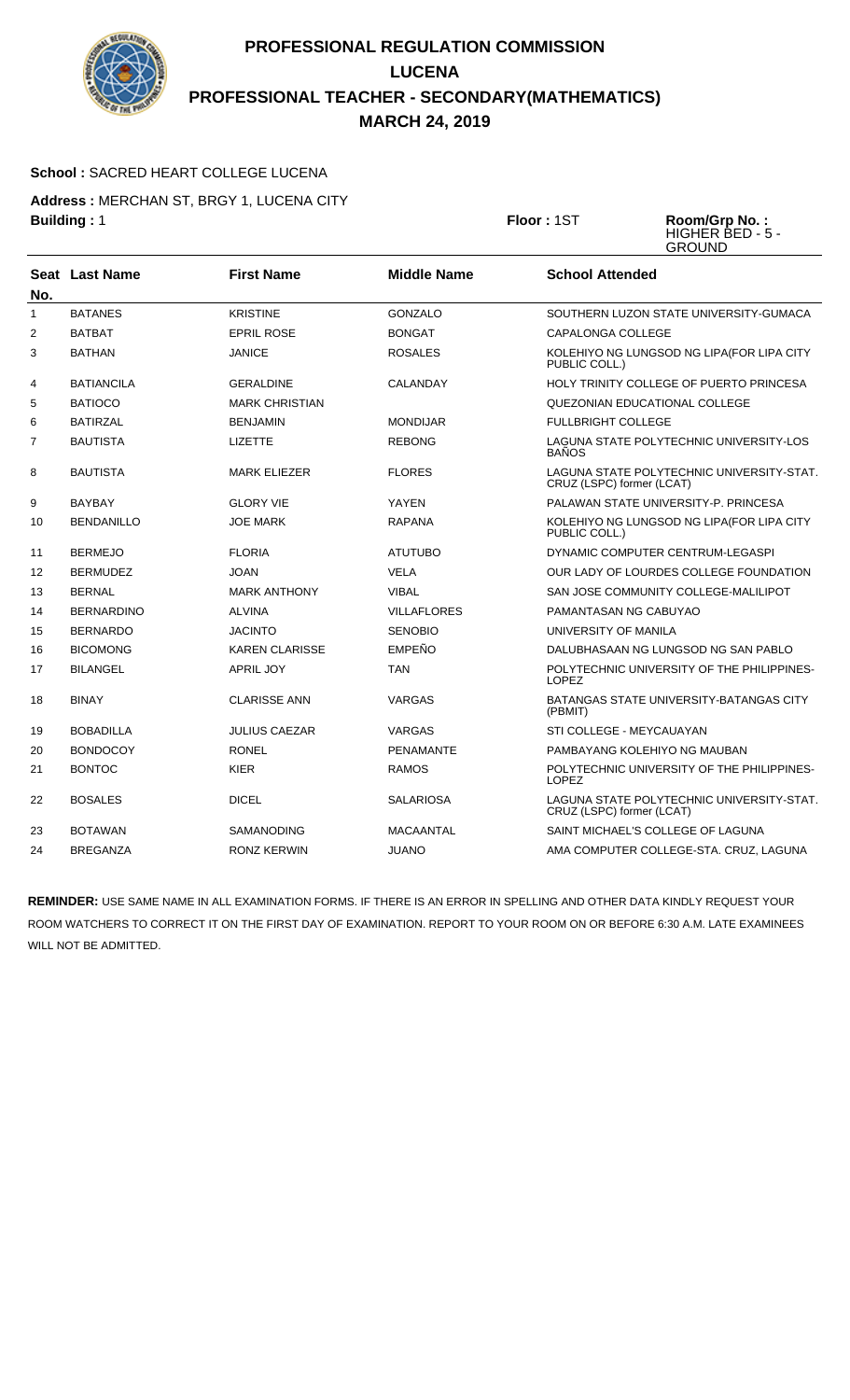

### **School :** SACRED HEART COLLEGE LUCENA

**Address :** MERCHAN ST, BRGY 1, LUCENA CITY **Building :** 1 **Floor :** 1ST **Room/Grp No. :**

HIGHER BED - 6 - **GROUND** 

|                | <b>Seat Last Name</b> | <b>First Name</b>    | <b>Middle Name</b> | <b>School Attended</b>                                                 |
|----------------|-----------------------|----------------------|--------------------|------------------------------------------------------------------------|
| No.            |                       |                      |                    |                                                                        |
| $\mathbf{1}$   | <b>BREIS</b>          | <b>RYAN</b>          | <b>TABALAN</b>     | <b>MABINI COLLEGE-DAET</b>                                             |
| 2              | <b>BRIONES</b>        | <b>ANDRES</b>        | <b>BANSALE</b>     | LAGUNA STATE POLYTECHNIC UNIVERSITY-LOS<br><b>BANOS</b>                |
| 3              | <b>BROSAS</b>         | <b>MICHELLE</b>      | VILLAREAL          | LAGUNA STATE POLYTECHNIC UNIVERSITY-STAT.<br>CRUZ (LSPC) former (LCAT) |
| 4              | <b>BUCAYAN</b>        | <b>RONELYN</b>       | CATAN              | ST. VINCENT COLLEGE OF CABUYAO                                         |
| 5              | <b>BUENACIFRA</b>     | <b>MARISSA</b>       | <b>ALMIRA</b>      | RIZAL TECHNOLOGICAL UNIVERSITY                                         |
| 6              | <b>BUENAVENTURA</b>   | <b>RAQUEL</b>        | <b>DELA CUEVA</b>  | <b>EASTERN LAGUNA COLLEGES</b>                                         |
| $\overline{7}$ | <b>BUENDIA</b>        | LANI                 | <b>MOLLENO</b>     | CAMARINES NORTE STATE COLLEGE-DAET                                     |
| 8              | <b>BUENSALIDA</b>     | <b>JANINE</b>        | <b>CONSIGNADO</b>  | DALUBHASAAN NG LUNGSOD NG SAN PABLO                                    |
| 9              | <b>BUO</b>            | <b>MONICA</b>        | <b>SATIN</b>       | CALAYAN EDUCATIONAL FOUNDATION INC. (for.<br>MED.CTR.LUCENA)           |
| 10             | <b>BURGOS</b>         | <b>CRISTINE</b>      | LEGASPI            | <b>TANAUAN INSTITUTE</b>                                               |
| 11             | <b>BURGOS</b>         | <b>JAYSON</b>        | <b>LAMANO</b>      | BATANGAS STATE UNIVERSITY (formerly JPLPC)-<br><b>MALVAR</b>           |
| 12             | <b>CABADING</b>       | <b>MARY ROSE</b>     | <b>ANDALLO</b>     | LAGUNA STATE POLYTECHNIC UNIVERSITY-STAT.<br>CRUZ (LSPC) former (LCAT) |
| 13             | <b>CABARUBIAS</b>     | <b>CHRISTIAN</b>     | <b>JACINTOS</b>    | DALUBHASAAN NG LUNGSOD NG SAN PABLO                                    |
| 14             | <b>CABOTAJE</b>       | PRINCESS JOY         | SORIANO            | ST. VINCENT COLLEGE OF CABUYAO                                         |
| 15             | <b>CABUSAY</b>        | <b>JOCELYN</b>       | <b>MANALO</b>      | <b>RIZAL COLLEGE OF TAAL</b>                                           |
| 16             | CACHO                 | <b>JASMINE</b>       | <b>VALDESTAMON</b> | PALAWAN STATE UNIVERSITY-BROOKS POINT                                  |
| 17             | <b>CADELINO</b>       | <b>JOHN PAULO</b>    | <b>VALENCIA</b>    | <b>EASTERN LAGUNA COLLEGES</b>                                         |
| 18             | CAGAYAT               | <b>CHRISLENE JOY</b> | <b>SILVANIA</b>    | LAGUNA STATE POLYTECHNIC UNIVERSITY-STAT.<br>CRUZ (LSPC) former (LCAT) |
| 19             | <b>CALABIA</b>        | <b>MARINA</b>        | CARANDANG          | LAGUNA STATE POLYTECHNIC UNIVERSITY-LOS<br><b>BAÑOS</b>                |
| 20             | <b>CALIFLORES</b>     | <b>GLYDEL</b>        | <b>MALOLES</b>     | LAGUNA STATE POLYTECHNIC UNIVERSITY-STAT.<br>CRUZ (LSPC) former (LCAT) |
| 21             | <b>CALISURA</b>       | <b>CHERRY ANN</b>    | <b>ZANORIA</b>     | POLYTECHNIC UNIVERSITY OF THE PHILIPPINES-<br><b>LOPEZ</b>             |
| 22             | <b>CALSES</b>         | <b>LORRAINE ANNE</b> | PEREZ              | UNIVERSITY OF BATANGAS                                                 |
| 23             | <b>CAMILON</b>        | <b>AIZELLE KEI</b>   | DE CASTRO          | CALAYAN EDUCATIONAL FOUNDATION INC. (for.<br>MED.CTR.LUCENA)           |
| 24             | CANELA                | <b>RICHARD ISAAC</b> | <b>REGINALDO</b>   | SOUTHERN LUZON STATE UNIVERSITY-GUMACA                                 |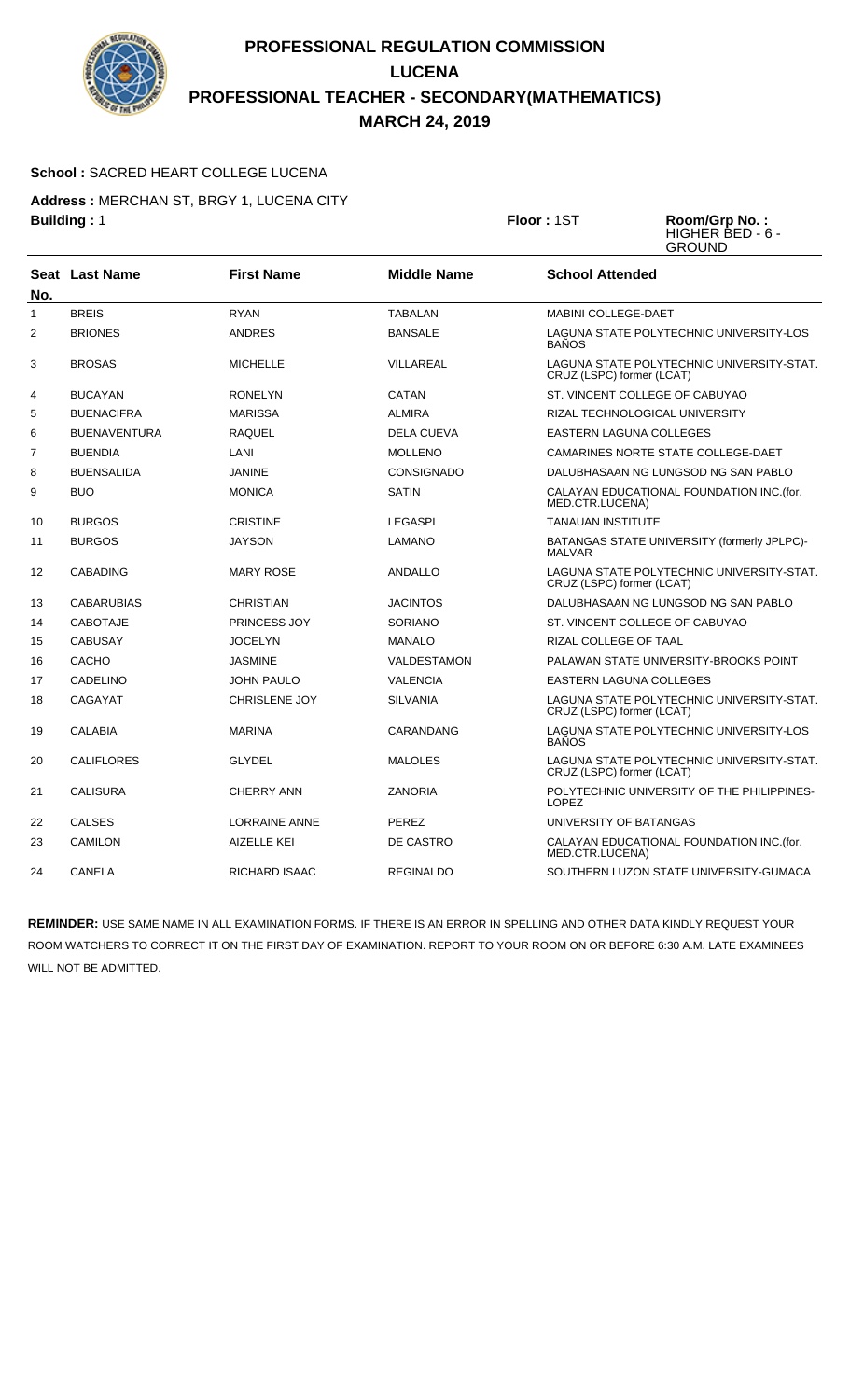

### **School :** SACRED HEART COLLEGE LUCENA

**Address :** MERCHAN ST, BRGY 1, LUCENA CITY **Building :** 1 **Floor :** 1ST **Room/Grp No. :**

HIGHER BED - 7 - **GROUND** 

| No.          | Seat Last Name  | <b>First Name</b>        | <b>Middle Name</b>  | <b>School Attended</b>                                                 |
|--------------|-----------------|--------------------------|---------------------|------------------------------------------------------------------------|
| $\mathbf{1}$ | <b>CAPARROS</b> | <b>DAN ANDREW</b>        | <b>ABCEDE</b>       | UNIVERSITY OF THE PHILIPPINES-LOS BAÑOS                                |
| 2            | <b>CAPIN</b>    | LUNINGNING               | DE LOS SANTOS       | ALFELOR SR. MEMORIAL COLLEGE                                           |
| 3            | <b>CAPUNO</b>   | <b>CHRISTIAN CLINTON</b> | <b>ADAYA</b>        | LAGUNA STATE POLYTECHNIC UNIVERSITY-STAT.<br>CRUZ (LSPC) former (LCAT) |
| 4            | CARANDANG       | <b>ANGELICA</b>          | <b>LINCALLO</b>     | TEODORO M. LUANSING COLLEGE OF ROSARIO                                 |
| 5            | CARANDANG       | <b>EDUARDO</b>           | CARANDANG           | ALFELOR SR. MEMORIAL COLLEGE                                           |
| 6            | CARILLO         | <b>ALECS GERSWIN</b>     | REMOQUILLO          | POLYTECHNIC UNIVERSITY OF THE PHILIPPINES-<br>STA, ROSA                |
| 7            | CARINGAL        | LUCIO JR                 | DE GUZMAN           | <b>EASTERN MINDORO COLLEGE</b>                                         |
| 8            | <b>CASAPAO</b>  | <b>JAYDEE</b>            | <b>CRUZAT</b>       | PAMANTASAN NG CABUYAO                                                  |
| 9            | CASTILLO        | KATHLENE MAE             | <b>BELEN</b>        | DALUBHASAAN NG LUNGSOD NG SAN PABLO                                    |
| 10           | <b>CASTILLO</b> | <b>MARIA LEONOR</b>      | <b>CHAVEZ</b>       | <b>ADAMSON UNIVERSITY</b>                                              |
| 11           | <b>CASTILLO</b> | <b>MARIANNE KHEY</b>     | <b>MAURO</b>        | BULACAN STATE UNIVERSITY (for.BCAT)-<br><b>MALOLOS</b>                 |
| 12           | <b>CASTILLO</b> | <b>MERIAN</b>            | CAY                 | KOLEHIYO NG LUNGSOD NG LIPA(FOR LIPA CITY<br>PUBLIC COLL.)             |
| 13           | <b>CASTILLO</b> | MICHELLE ANGELINE        | <b>MALACAS</b>      | UNION COLLEGE                                                          |
| 14           | CASTILLO        | <b>MYLENE</b>            | <b>PANTAS</b>       | <b>TANAUAN INSTITUTE</b>                                               |
| 15           | <b>CATAROJA</b> | <b>RAQUEL</b>            | <b>MELLA</b>        | CAMARINES NORTE STATE COLLEGE-DAET                                     |
| 16           | <b>CENTENO</b>  | <b>REY NIEL</b>          | <b>TANDAS</b>       | QUEZONIAN EDUCATIONAL COLLEGE                                          |
| 17           | <b>CEPILLO</b>  | <b>ROSSEL</b>            | <b>ANDAL</b>        | <b>BATANGAS STATE UNIVERSITY-BATANGAS CITY</b><br>(PBMIT)              |
| 18           | <b>CERDEÑA</b>  | <b>CRISNALINE</b>        | <b>DELA TORRE</b>   | LAGUNA STATE POLYTECHNIC UNIVERSITY-STAT.<br>CRUZ (LSPC) former (LCAT) |
| 19           | <b>CEREZO</b>   | <b>VANNESA JOY</b>       | <b>ALICANTE</b>     | LAGUNA STATE POLYTECHNIC UNIVERSITY-STAT.<br>CRUZ (LSPC) former (LCAT) |
| 20           | CHAVEZ          | <b>EYHAR</b>             | <b>SARMIENTO</b>    | QUEZONIAN EDUCATIONAL COLLEGE                                          |
| 21           | <b>CLACIO</b>   | <b>CRISTINE</b>          | <b>ROCAS</b>        | OUR LADY OF LOURDES COLLEGE FOUNDATION                                 |
| 22           | <b>CLARITO</b>  | <b>MERY JANE</b>         | <b>RESURRECCION</b> | LAGUNA STATE POLYTECHNIC UNIVERSITY-STAT.<br>CRUZ (LSPC) former (LCAT) |
| 23           | <b>CLAVERIA</b> | <b>VILMA</b>             | <b>MANALO</b>       | KOLEHIYO NG LUNGSOD NG LIPA(FOR LIPA CITY<br>PUBLIC COLL.)             |
| 24           | COLLADO         | <b>SUZANETTE</b>         | <b>GOROM</b>        | UNIVERSITY OF NUEVA CACERES                                            |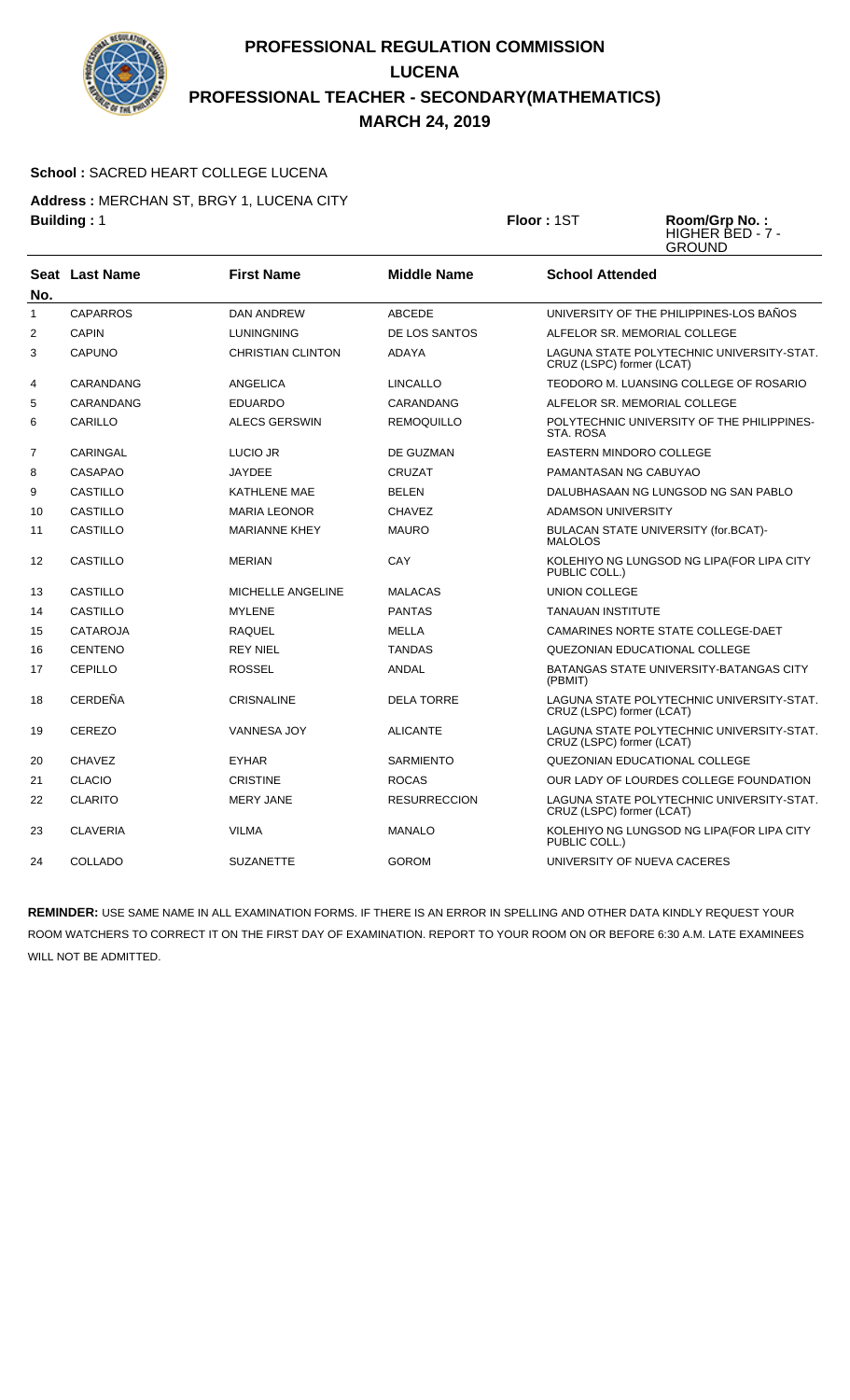

### **School :** SACRED HEART COLLEGE LUCENA

**Address :** MERCHAN ST, BRGY 1, LUCENA CITY **Building :** 1 **Floor :** 2ND **Room/Grp No. :**

HIGHER BED - 8 - SECOND FLR

|                | <b>Seat Last Name</b> | <b>First Name</b>        | <b>Middle Name</b> | <b>School Attended</b>                                                 |
|----------------|-----------------------|--------------------------|--------------------|------------------------------------------------------------------------|
| No.            |                       |                          |                    |                                                                        |
| $\mathbf{1}$   | <b>COMBIENE</b>       | <b>ZANDRA</b>            | <b>APDUHAN</b>     | CAMARINES NORTE STATE COLLEGE-DAET                                     |
| 2              | CONDE                 | <b>REALYN</b>            | <b>FAVILA</b>      | <b>FULLBRIGHT COLLEGE</b>                                              |
| 3              | <b>CONSIGNADO</b>     | <b>MARIBETH</b>          | <b>CASTRO</b>      | SAN PABLO COLLEGES                                                     |
| 4              | <b>CONTI</b>          | <b>RUBILYN</b>           | <b>ABUTAL</b>      | BATANGAS EASTERN COLLEGES (FOR BATANGAS<br>EASTERN ACA.)               |
| 5              | <b>CORCEGA</b>        | <b>RUTH CIARA</b>        | <b>POBLETE</b>     | SAN PABLO COLLEGES                                                     |
| 6              | CORONADO              | <b>HAROLD</b>            | ALEA               | DALUBHASAAN NG LUNGSOD NG SAN PABLO                                    |
| $\overline{7}$ | <b>CORTEZ</b>         | <b>RELINE</b>            | <b>JULIANES</b>    | STI COLLEGE - CALAMBA, LAGUNA                                          |
| 8              | <b>CRESENCIO</b>      | <b>NERISSA</b>           | <b>ORTIZO</b>      | PHILIPPINE CHRISTIAN UNIVERSITY-DASMARINAS                             |
| 9              | CRUZ                  | CARLO                    | <b>ALDAVE</b>      | SOUTHERN LUZON STATE UNIVERSITY-<br>TAGKAWAYAN (SLPC)                  |
| 10             | <b>CUIZON</b>         | <b>DESIREE</b>           | <b>SEDARIA</b>     | MINDORO STATE COLLEGE OF AGRICULTURE &<br>TECHNOLOGY-BONGABONG         |
| 11             | <b>CUSTODIO</b>       | <b>CAREEN</b>            | <b>ROSALES</b>     | MAPUA UNIVERSITY (FOR M.I.T.) - MANILA                                 |
| 12             | <b>DAGDAGAN</b>       | ALIZA JOICE              | <b>GARCIA</b>      | LAGUNA STATE POLYTECHNIC UNIVERSITY-LOS<br><b>BANOS</b>                |
| 13             | <b>DAGSINDAL</b>      | <b>JENEZA MAE</b>        | <b>DALANGIN</b>    | EASTERN LAGUNA COLLEGES                                                |
| 14             | <b>DALISAY</b>        | <b>JEFFREY</b>           | <b>GUEVARRA</b>    | DALUBHASAAN NG LUNGSOD NG SAN PABLO                                    |
| 15             | <b>DALUMPINES</b>     | <b>JOMALYN</b>           | <b>FERRANGCO</b>   | DIVINE WORD COLLEGE OF CALAPAN                                         |
| 16             | <b>DAÑAR</b>          | CHERRY ANN MAE           | <b>VALCORZA</b>    | SAINT PETER COLLEGE-BALINGASAG                                         |
| 17             | <b>DANGANAN</b>       | <b>AIREN</b>             | <b>REYES</b>       | MANUEL S. ENVERGA UNIV. FOUNDATION-<br><b>LUCENA CITY</b>              |
| 18             | <b>DANGANAN</b>       | <b>MARK KEVIN</b>        | <b>LUMBRES</b>     | CHRISTIAN COLLEGE OF TANAUAN                                           |
| 19             | <b>DAPITAN</b>        | ANNALYN                  | <b>OCA</b>         | UNION COLLEGE                                                          |
| 20             | <b>DAQUIS</b>         | <b>MA THERESA DENISE</b> | <b>MANAHAN</b>     | SAINT MICHAEL'S COLLEGE OF LAGUNA                                      |
| 21             | <b>DAYON</b>          | NICOLAS JR               | <b>PALANCA</b>     | STI COLLEGE - LUCENA CITY                                              |
| 22             | DE CASTRO             | <b>MITCHIKO</b>          | <b>GARCIA</b>      | LAGUNA STATE POLYTECHNIC UNIVERSITY-STAT.<br>CRUZ (LSPC) former (LCAT) |
| 23             | DE CASTRO             | <b>RELYN</b>             | <b>BREGONIA</b>    | BATANGAS STATE UNIVERSITY-BATANGAS CITY<br>(PBMIT)                     |
| 24             | DE CHAVEZ             | <b>JAVIN</b>             | <b>MONTIEL</b>     | LAGUNA STATE POLYTECHNIC UNIVERSITY-STAT.<br>CRUZ (LSPC) former (LCAT) |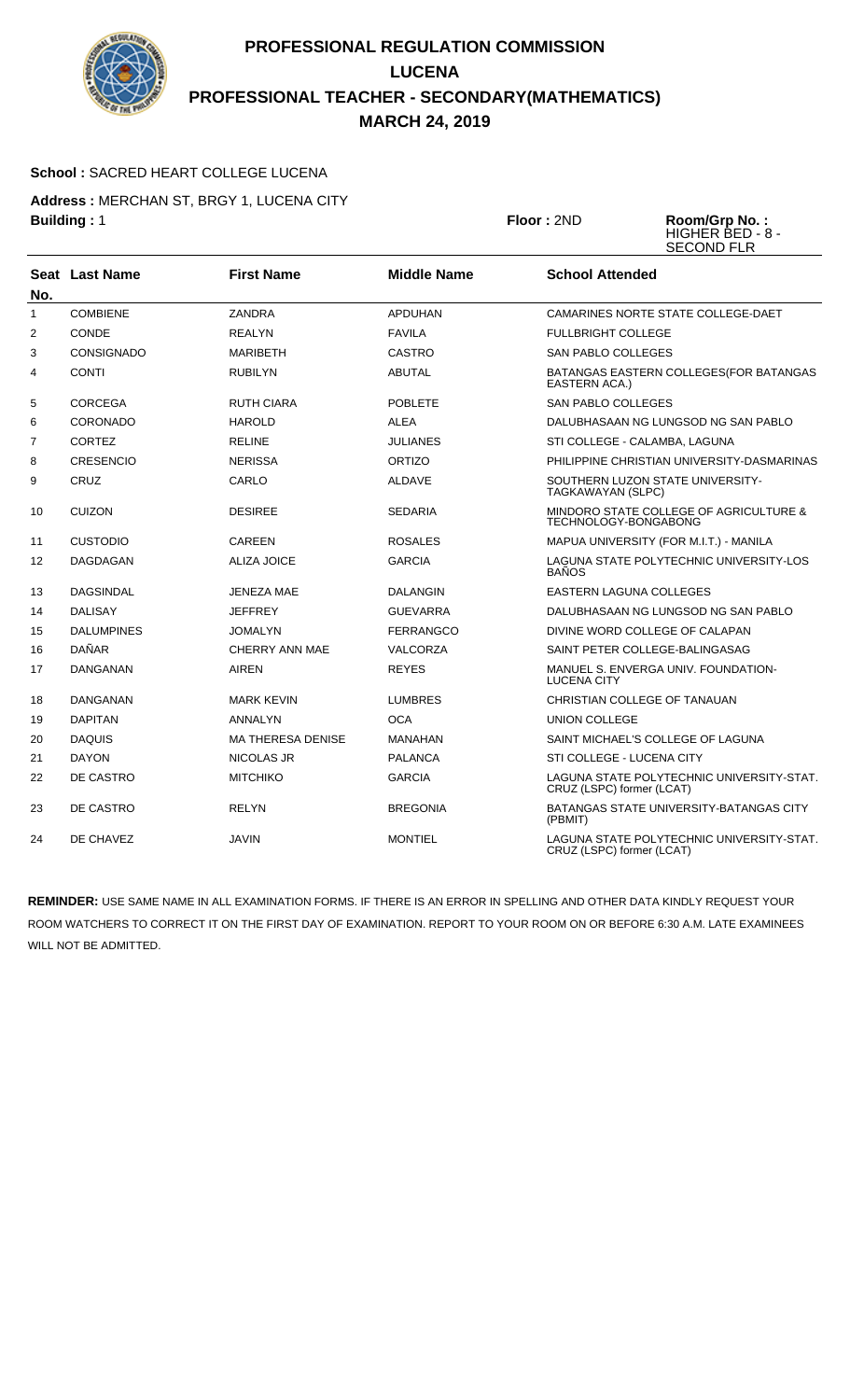

### **School :** SACRED HEART COLLEGE LUCENA

**Address :** MERCHAN ST, BRGY 1, LUCENA CITY **Building :** 1 **Floor :** 2ND **Room/Grp No. :**

HIGHER BED - 9 - SECOND FLR

| No.            | Seat Last Name      | <b>First Name</b>       | <b>Middle Name</b> | <b>School Attended</b>                                                   |
|----------------|---------------------|-------------------------|--------------------|--------------------------------------------------------------------------|
| $\mathbf{1}$   | DE GUIA             | <b>JASMIN</b>           | <b>DOMINGO</b>     | LAGUNA SANTIAGO EDUCATIONAL FOUNDATION,<br>INC.                          |
| 2              | DE GUZMAN           | <b>MICA ELLEN</b>       | <b>RAMOS</b>       | LAGUNA STATE POLYTECHNIC UNIVERSITY-<br><b>SINILOAN</b>                  |
| 3              | DE JESUS            | <b>ELENA</b>            | <b>SONGCAYAON</b>  | <b>FULLBRIGHT COLLEGE</b>                                                |
| $\overline{4}$ | DE LOS REYES        | LEA                     | VILLANUEVA         | UNIVERSITY OF BATANGAS                                                   |
| 5              | DE LUNA             | <b>JOEL</b>             | <b>PEREYRA</b>     | SANTA CRUZ INSTITUTE                                                     |
| 6              | DE MESA             | MARLENE                 | <b>MADRIAGA</b>    | RIZAL TECHNOLOGICAL UNIVERSITY                                           |
| $\overline{7}$ | DE MESA             | <b>REYNALDO</b>         | <b>CABALEJO</b>    | <b>MABINI COLLEGE-DAET</b>                                               |
| 8              | <b>DE ROXAS</b>     | <b>ANNIE JOY</b>        | <b>COMENDADOR</b>  | <b>UNION COLLEGE</b>                                                     |
| 9              | DE VERA             | <b>MENANDRO</b>         | <b>ZABALA</b>      | <b>MABINI COLLEGE-DAET</b>                                               |
| 10             | <b>DELA CRUZ</b>    | <b>CRIS-ANNE</b>        | <b>DELA CUEVA</b>  | BATANGAS STATE UNIVERSITY (formerly JPLPC)-<br><b>MALVAR</b>             |
| 11             | DELA CRUZ           | <b>FLORENCE</b>         | <b>FRESNILLO</b>   | PALAWAN STATE UNIVERSITY-QUEZON                                          |
| 12             | <b>DELA CRUZ</b>    | <b>HEIDE</b>            | <b>LONTOC</b>      | SOUTHERN LUZON STATE UNIVERSITY-<br>TAGKAWAYAN (SLPC)                    |
| 13             | <b>DELLOMAS</b>     | <b>GABRIEL</b>          | <b>CHAVEZ</b>      | SORSOGON STATE COLLEGE-BULAN CAMPUS                                      |
| 14             | <b>DELOS SANTOS</b> | <b>ROJIN ANGELICA</b>   | <b>BERNARDINO</b>  | LAGUNA STATE POLYTECHNIC UNIVERSITY-STAT.<br>CRUZ (LSPC) former (LCAT)   |
| 15             | <b>DESEO</b>        | <b>FRANCIS</b>          | <b>ALEJO</b>       | POLYTECHNIC UNIVERSITY OF THE PHILIPPINES-<br><b>LOPEZ</b>               |
| 16             | <b>DICHOSO</b>      | <b>MICHELLE</b>         | <b>MATANGUIHAN</b> | COLEGIO DE SAN JUAN DE LETRAN-CALAMBA                                    |
| 17             | <b>DIESTA</b>       | <b>MARICEL</b>          | <b>PERILLO</b>     | LAGUNA STATE POLYTECHNIC UNIVERSITY-<br><b>SINILOAN</b>                  |
| 18             | <b>DIMACULANGAN</b> | <b>JENNY SOFIEL</b>     | <b>CIPRIANO</b>    | KOLEHIYO NG LUNGSOD NG LIPA (FOR LIPA CITY<br>PUBLIC COLL.)              |
| 19             | <b>DIMACULANGAN</b> | <b>PAOLO</b>            | <b>GATCHALIAN</b>  | LAGUNA STATE POLYTECHNIC UNIVERSITY - SAN<br>PABLO (LSPC)former (SPCSAT) |
| 20             | <b>DIMAUNAHAN</b>   | <b>KEN KERBY</b>        | <b>PEALANE</b>     | <b>LEON GUINTO MEMORIAL COLLEGE</b>                                      |
| 21             | <b>DIMAYUGA</b>     | <b>MARINA</b>           | <b>BRUCAL</b>      | LYCEUM OF THE PHILIPPINES UNIVERSITY-<br>BATANGAS, INC                   |
| 22             | <b>DIME</b>         | <b>EVA</b>              | VILLANUEVA         | MABINI COLLEGE-DAET                                                      |
| 23             | <b>DIOLA</b>        | <b>EFREN RENCIS DEE</b> | <b>PROTACIO</b>    | LAGUNA STATE POLYTECHNIC UNIVERSITY - SAN<br>PABLO (LSPC)former (SPCSAT) |
| 24             | <b>DIOSANE</b>      | <b>JASMINDA AMOR</b>    | <b>TAMAYO</b>      | <b>FULLBRIGHT COLLEGE</b>                                                |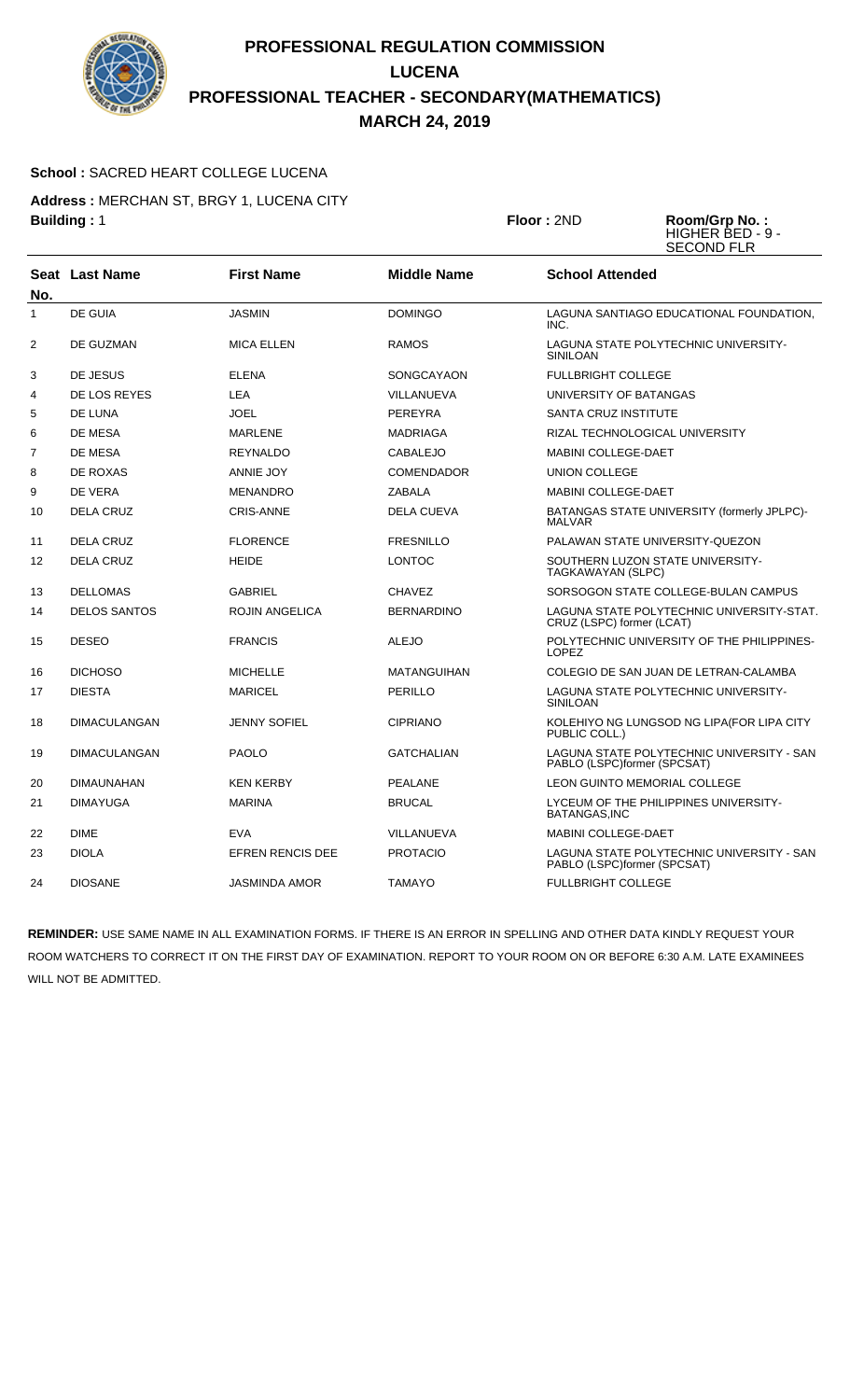

### **School :** SACRED HEART COLLEGE LUCENA

**Address :** MERCHAN ST, BRGY 1, LUCENA CITY **Building :** 1 **Floor :** 2ND **Room/Grp No. :**

| <b>oor: 2ND</b> |  |
|-----------------|--|
|                 |  |

HIGHER BED - 10 - SECOND FLR

| No.          | <b>Seat Last Name</b> | <b>First Name</b>   | <b>Middle Name</b> | <b>School Attended</b>                                                   |
|--------------|-----------------------|---------------------|--------------------|--------------------------------------------------------------------------|
| $\mathbf{1}$ | <b>DOBLON</b>         | <b>ARLYN</b>        | ADARAYAN           | POLYTECHNIC UNIVERSITY OF THE PHILIPPINES-<br><b>STO. TOMAS</b>          |
| 2            | <b>DOCENA</b>         | MA. ABEGAIL         | <b>HERRADURA</b>   | <b>SAN PABLO COLLEGES</b>                                                |
| 3            | <b>DOMINGO</b>        | <b>ANDREW</b>       | <b>NG</b>          | POLYTECHNIC UNIVERSITY OF THE PHILIPPINES-<br><b>LOPEZ</b>               |
| 4            | <b>DONATO</b>         | <b>NIÑO</b>         | <b>SUAREZ</b>      | LAGUNA STATE POLYTECHNIC UNIVERSITY - SAN<br>PABLO (LSPC)former (SPCSAT) |
| 5            | <b>DORADO</b>         | <b>JERVIE</b>       | <b>ARTIZUELA</b>   | LAGUNA UNIVERSITY-STA CRUZ, LAGUNA                                       |
| 6            | <b>DUCUSIN</b>        | <b>ANGELICA</b>     | <b>COMIA</b>       | POLYTECHNIC UNIVERSITY OF THE PHILIPPINES-<br>STA. ROSA                  |
| 7            | <b>DUKA</b>           | <b>JOUNEVER</b>     | <b>SILVA</b>       | <b>COLEGIO DE STA, RITA</b>                                              |
| 8            | <b>ECHANO</b>         | <b>EMIL RICH</b>    | <b>TOLEDO</b>      | CAMARINES NORTE STATE COLLEGE-DAET                                       |
| 9            | <b>EDADES</b>         | <b>CRIZANDRA</b>    | <b>FUENTES</b>     | SOUTHERN LUZON STATE UNIVERSITY-LUCBAN<br>(SLPC)                         |
| 10           | <b>EGINA</b>          | <b>CRISTINE</b>     | <b>GALICIA</b>     | <b>CLARENDON COLLEGE</b>                                                 |
| 11           | <b>EGUIA</b>          | <b>JERSON CARLO</b> | <b>AGRAVANTE</b>   | BATANGAS EASTERN COLLEGES (FOR BATANGAS<br>EASTERN ACA.)                 |
| 12           | <b>ENDON</b>          | <b>MA CARMINA</b>   | <b>TABALES</b>     | LAGUNA STATE POLYTECHNIC UNIVERSITY-LOS<br><b>BAÑOS</b>                  |
| 13           | <b>ENOVA</b>          | ANGELA MAY          | <b>DICHE</b>       | <b>MABINI COLLEGE-DAET</b>                                               |
| 14           | <b>ENRIQUEZ</b>       | <b>JOEL</b>         | <b>SALVACION</b>   | KOLEHIYO NG LUNGSOD NG LIPA(FOR LIPA CITY<br>PUBLIC COLL.)               |
| 15           | <b>ERA</b>            | ADELAIDA            | <b>DORADO</b>      | LAGUNA STATE POLYTECHNIC UNIVERSITY-<br>SINILOAN                         |
| 16           | ERA                   | <b>MARIA LUISA</b>  | <b>SAN ANTONIO</b> | <b>MABINI COLLEGE-DAET</b>                                               |
| 17           | <b>ESCASURA</b>       | <b>FILIPINA</b>     | LAROZA             | LAGUNA STATE POLYTECHNIC UNIVERSITY-LOS<br><b>BANOS</b>                  |
| 18           | <b>ESCOBIN</b>        | PAUL ALEXIS         | <b>DOMINGO</b>     | LAGUNA STATE POLYTECHNIC UNIVERSITY-LOS<br><b>BAÑOS</b>                  |
| 19           | <b>ESMEDILLA</b>      | <b>GLADYS</b>       | <b>BOBADILLA</b>   | DALUBHASAAN NG LUNGSOD NG SAN PABLO                                      |
| 20           | <b>ESMERIA</b>        | <b>BERNADETTE</b>   | <b>JAZARENO</b>    | POLYTECHNIC UNIVERSITY OF THE PHILIPPINES-<br><b>RAGAY</b>               |
| 21           | <b>ESPIÑA</b>         | <b>LORENA</b>       | <b>PALMIERY</b>    | PAMANTASAN NG LUNGSOD NG MUNTINLUPA<br>(MPC)                             |
| 22           | <b>ESPINAS</b>        | <b>MARJUN</b>       | <b>MORCILLA</b>    | KOLEHIYO NG LUNGSOD NG LIPA(FOR LIPA CITY<br>PUBLIC COLL.)               |
| 23           | <b>ESPINOSA</b>       | <b>VIRGILIA</b>     | ABRASALDO          | DR. CARLOS S. LANTING COLLEGE-Q. C.                                      |
| 24           | <b>ESPIRITU</b>       | LILIAN              | <b>ARCEGA</b>      | UNIVERSITY OF BATANGAS                                                   |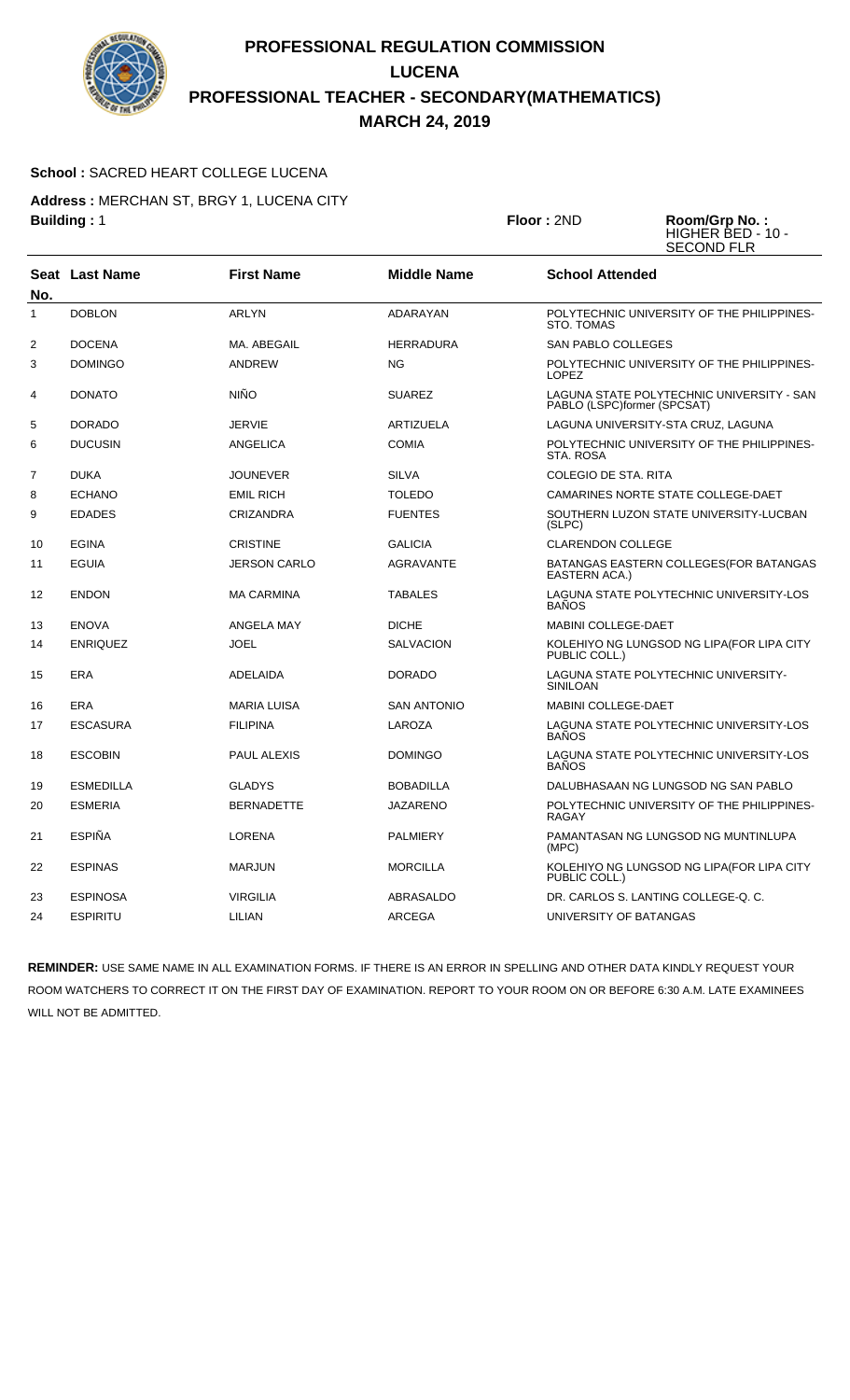

### **School :** SACRED HEART COLLEGE LUCENA

**Address :** MERCHAN ST, BRGY 1, LUCENA CITY **Building :** 1 **Floor :** 2ND **Room/Grp No. :**

| Floor: 2ND | Room/Grp No.:     |
|------------|-------------------|
|            | HIGHER BED - 11 - |
|            | SECOND ELR        |

|                         |                       |                    |                    | <b>SECOND FLR</b>                                                      |
|-------------------------|-----------------------|--------------------|--------------------|------------------------------------------------------------------------|
| No.                     | <b>Seat</b> Last Name | <b>First Name</b>  | <b>Middle Name</b> | <b>School Attended</b>                                                 |
| 1                       | <b>ESTOCADO</b>       | <b>JOHN ROGEL</b>  | <b>RAVEMBE</b>     | SAINT LOUIS ANNE COLLEGES OF SAN PEDRO.<br>LAGUNA, INC                 |
| $\overline{\mathbf{c}}$ | <b>ESTORES</b>        | JUDY MAE           | <b>GOMEZ</b>       | ASIAN INSTITUTE OF TECHNOLOGY AND<br><b>EDUCATION</b>                  |
| 3                       | <b>ESTRADA</b>        | ANA MICHA          | <b>GADIANO</b>     | REMNANT CHRISTIAN COLLEGE-PALAWAN                                      |
| 4                       | <b>EVORA</b>          | <b>GEMMA</b>       | <b>GALLARDO</b>    | MINDORO STATE COLLEGE OF AGRICULTURE &<br>TECHNOLOGY-CALAPAN           |
| 5                       | <b>EXCONDE</b>        | DONNA DELL         | GARAY              | SAN PABLO COLLEGES                                                     |
| 6                       | <b>FABON</b>          | <b>CHERRY</b>      | <b>RONDINA</b>     | EASTERN MINDORO INSTITUTE OF TECHNOLOGY<br>& SCIENCES                  |
| 7                       | <b>FABRA</b>          | <b>MICHAEL</b>     | <b>HERNANDEZ</b>   | BATANGAS EASTERN COLLEGES (FOR BATANGAS<br>EASTERN ACA.)               |
| 8                       | <b>FALCESO</b>        | <b>MARY JOY</b>    | <b>FESARIT</b>     | ROMBLON STATE UNIVERSITY-SAWANG (formerly<br>ROMBLON STATE COLLEGE)    |
| 9                       | FARAL                 | <b>ELVIE</b>       | <b>DIMAANO</b>     | UNIVERSITY OF BATANGAS                                                 |
| 10                      | <b>FENIS</b>          | <b>LYRA</b>        | <b>CABANA</b>      | POLYTECHNIC UNIVERSITY OF THE PHILIPPINES-<br><b>LOPEZ</b>             |
| 11                      | <b>FORNOLES</b>       | <b>RUBY</b>        | <b>MADRONIO</b>    | MINDORO STATE COLLEGE OF AGRICULTURE &<br>TECHNOLOGY-VICTORIA          |
| 12                      | <b>FORTUNADO</b>      | LADYLYN            | <b>AVELLANO</b>    | EULOGIO (AMANG) RODRIGUEZ INSTITUTE OF<br>SCIENCE & TECHNOLOGY         |
| 13                      | <b>FORTUS</b>         | GERLYN             | <b>PASIGAN</b>     | KOLEHIYO NG LUNGSOD NG LIPA(FOR LIPA CITY<br>PUBLIC COLL.)             |
| 14                      | <b>FRESNILLO</b>      | RONNA SELPHA       | <b>TAPALLA</b>     | <b>FULLBRIGHT COLLEGE</b>                                              |
| 15                      | <b>GABO</b>           | NIÑA ANGEL         | <b>FRONDA</b>      | TECHNOLOGICAL INSTITUTE OF THE<br>PHILIPPINES-MANILA                   |
| 16                      | <b>GABOG</b>          | RUEL JR            | <b>BASA</b>        | SOUTHERN LUZON STATE UNIVERSITY-<br>TAGKAWAYAN (SLPC)                  |
| 17                      | <b>GALARIO</b>        | <b>ROSANNA</b>     | <b>FAMODULAN</b>   | KOLEHIYO NG LUNGSOD NG LIPA(FOR LIPA CITY<br>PUBLIC COLL.)             |
| 18                      | <b>GALAURAN</b>       | <b>BABY AMALIA</b> | <b>AUREL</b>       | REMNANT CHRISTIAN COLLEGE-PALAWAN                                      |
| 19                      | <b>GALICIA</b>        | <b>JAIKAH</b>      | <b>BARILLO</b>     | ST. CLARE COLLEGE OF CALOOCAN                                          |
| 20                      | <b>GALVEZ</b>         | <b>CHARLENE</b>    | <b>JUEGO</b>       | CAMARINES NORTE STATE COLLEGE-DAET                                     |
| 21                      | <b>GAMBOA</b>         | JOANNA             | <b>TARATARA</b>    | STI COLLEGE - ALABANG                                                  |
| 22                      | GANAL                 | <b>REINALYN</b>    | <b>PAPA</b>        | LAGUNA STATE POLYTECHNIC UNIVERSITY-STAT.<br>CRUZ (LSPC) former (LCAT) |
| 23                      | <b>GARCIA</b>         | <b>MARC ZANDRO</b> | <b>CHAVEZ</b>      | KOLEHIYO NG LUNGSOD NG LIPA(FOR LIPA CITY<br>PUBLIC COLL.)             |
| 24                      | <b>GARCIA</b>         | <b>RENZ</b>        | <b>MAGNAYE</b>     | KOLEHIYO NG LUNGSOD NG LIPA(FOR LIPA CITY<br>PUBLIC COLL.)             |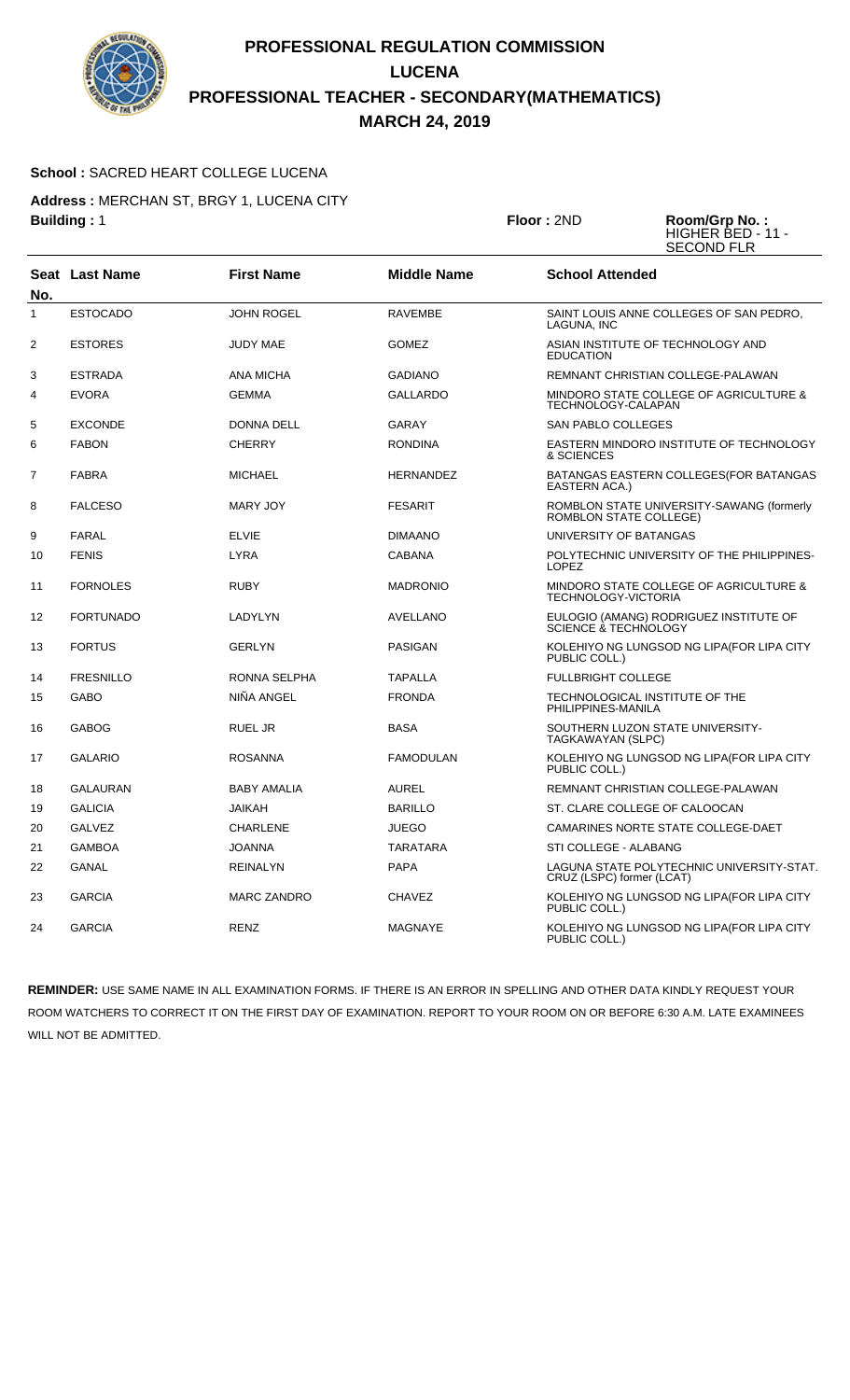

### **School :** SACRED HEART COLLEGE LUCENA

**Address :** MERCHAN ST, BRGY 1, LUCENA CITY **Building :** 1 **Floor :** 2ND **Room/Grp No. :**

HIGHER BED - 12 - SECOND FLR

|                   | Seat Last Name   | <b>First Name</b>        | <b>Middle Name</b> | <b>School Attended</b>                                                 |
|-------------------|------------------|--------------------------|--------------------|------------------------------------------------------------------------|
| No.               |                  |                          |                    |                                                                        |
| $\mathbf{1}$      | <b>GAULDIN</b>   | <b>WILLIAM JESSE</b>     | <b>DULACA</b>      | CITY COLLEGE OF TAGAYTAY                                               |
| 2                 | GAYO             | <b>VIRGILIO JR</b>       | <b>NIDOY</b>       | UNIVERSITY OF BAGUIO                                                   |
| 3                 | <b>GEMINEZ</b>   | <b>GENOVIVA</b>          | <b>BURDADO</b>     | CEBU ROOSEVELT MEMORIAL COLLEGES                                       |
| 4                 | <b>GENDRANO</b>  | <b>JOY MICHELLE</b>      |                    | SOUTHERN LUZON STATE UNIVERSITY-GUMACA                                 |
| 5                 | <b>GERONIMO</b>  | <b>LUCIA</b>             | <b>COMIA</b>       | TAYABAS WESTERN ACADEMY                                                |
| 6                 | <b>GESMUNDO</b>  | <b>TRIXIA MAE</b>        | <b>TOLENTINO</b>   | DALUBHASAAN NG LUNGSOD NG SAN PABLO                                    |
| $\overline{7}$    | <b>GILBUENA</b>  | <b>BEATRIZ FAYE</b>      | <b>MARQUEZ</b>     | POLYTECHNIC UNIVERSITY OF THE PHILIPPINES-<br><b>LOPEZ</b>             |
| 8                 | <b>GILBUENA</b>  | <b>KRYSTEL JEAN</b>      | <b>PORTEZ</b>      | LAGUNA STATE POLYTECHNIC UNIVERSITY-LOS<br><b>BAÑOS</b>                |
| 9                 | <b>GLUDO</b>     | <b>JOSELITO</b>          | <b>RIVERA</b>      | DALUBHASAAN NG LUNGSOD NG SAN PABLO                                    |
| 10                | <b>GOMEZ</b>     | <b>JOHN MARTIN</b>       | <b>GUERRERO</b>    | PAMANTASAN NG CABUYAO                                                  |
| 11                | <b>GOMEZ</b>     | <b>ROBBEL</b>            | <b>QUARTEROS</b>   | MANUEL S. ENVERGA UNIV. FOUNDATION-<br><b>CATANAUAN</b>                |
| $12 \overline{ }$ | <b>GONZALES</b>  | <b>JULIUS JAYSON</b>     | <b>BASTO</b>       | <b>BICOL UNIVERSITY-LEGAZPI</b>                                        |
| 13                | <b>GONZALES</b>  | <b>PRINCESS JEPRELEN</b> | <b>LLANES</b>      | KOLEHIYO NG LUNGSOD NG LIPA(FOR LIPA CITY<br>PUBLIC COLL.)             |
| 14                | <b>GONZALO</b>   | CARLO                    | <b>ORTEGA</b>      | SOUTHERN LUZON STATE UNIVERSITY-LUCBAN<br>(SLPC)                       |
| 15                | <b>GUERRERO</b>  | DANE LEO                 | <b>SALES</b>       | LAGUNA COLLEGE OF BUSINESS & ARTS                                      |
| 16                | <b>GUEVARRA</b>  | <b>RHEA</b>              | DE GUZMAN          | POLYTECHNIC UNIVERSITY OF THE PHILIPPINES-<br>LOPEZ                    |
| 17                | <b>GUMOBAO</b>   | <b>NEMA</b>              | <b>MABANDOS</b>    | LAGUNA STATE POLYTECHNIC UNIVERSITY-STAT.<br>CRUZ (LSPC) former (LCAT) |
| 18                | H. ASLI          | AL-KHALED                | <b>ASTAMI</b>      | PALAWAN STATE UNIVERSITY-P. PRINCESA                                   |
| 19                | <b>HERNANDEZ</b> | <b>ALFREN</b>            | <b>TANDAS</b>      | MAPUA UNIVERSITY (FOR M.I.T.) - MANILA                                 |
| 20                | <b>HUIN</b>      | <b>JOHN RESTER</b>       | <b>LITA</b>        | SOUTHERN LUZON STATE UNIVERSITY-GUMACA                                 |
| 21                | <b>IGNACIO</b>   | <b>BRYAN ROY</b>         | LABRADOR           | SAINT LOUIS ANNE COLLEGES OF SAN PEDRO,<br>LAGUNA. INC                 |
| 22                | <b>IMPRESO</b>   | <b>JOWARD</b>            | <b>HINAGPISAN</b>  | PAMBAYANG KOLEHIYO NG MAUBAN                                           |
| 23                | <b>INCIONG</b>   | <b>VIRGILIO</b>          | <b>ILAGAN</b>      | ARC OF THE COVENANT MONTESSORI CHAMBER<br>OF LEARNING CENTER           |
| 24                | <b>INIEGO</b>    | <b>RONALD</b>            | <b>DAURAN</b>      | PALAWAN STATE UNIVERSITY-P. PRINCESA                                   |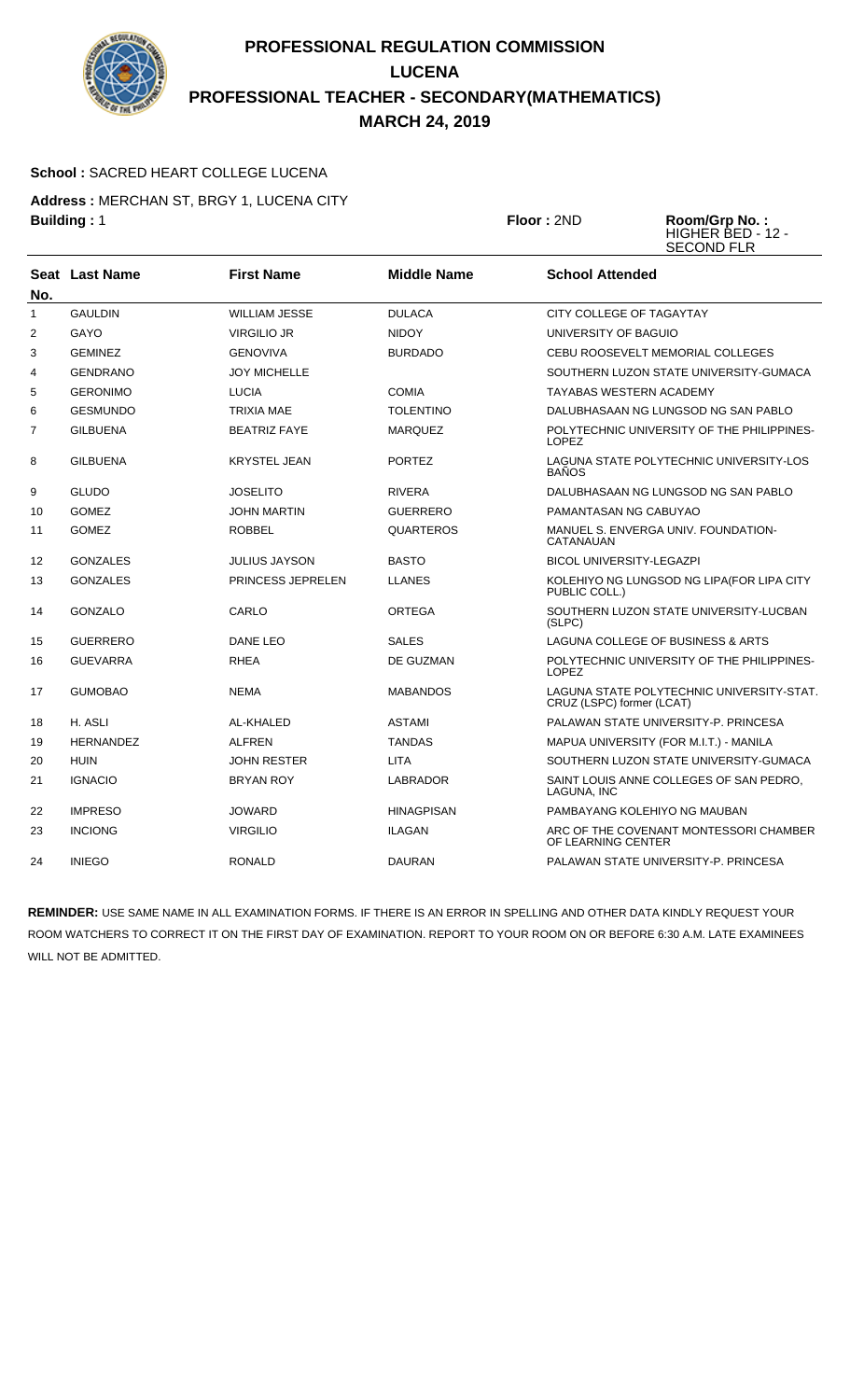

### **School :** SACRED HEART COLLEGE LUCENA

**Address :** MERCHAN ST, BRGY 1, LUCENA CITY **Building :** 1 **Floor :** 2ND **Room/Grp No. :**

HIGHER BED - 13 - SECOND FLR

|                | <b>Seat Last Name</b> | <b>First Name</b>   | <b>Middle Name</b> | <b>School Attended</b>                                     |
|----------------|-----------------------|---------------------|--------------------|------------------------------------------------------------|
| No.            |                       |                     |                    |                                                            |
| $\mathbf{1}$   | <b>INSO</b>           | <b>AIZA</b>         | <b>PERINO</b>      | CATAINGAN MUNICIPAL COLLEGE                                |
| $\overline{2}$ | <b>INUMERABLE</b>     | <b>MIKKO</b>        | <b>CORPUZ</b>      | KOLEHIYO NG LUNGSOD NG LIPA(FOR LIPA CITY<br>PUBLIC COLL.) |
| 3              | <b>INVENTOR</b>       | <b>IAN</b>          | <b>TORRES</b>      | PALAWAN STATE UNIVERSITY-P. PRINCESA                       |
| 4              | <b>JAINAR</b>         | JENNICEL            | <b>PACIA</b>       | DALUBHASAAN NG LUNGSOD NG SAN PABLO                        |
| 5              | <b>JANORAS</b>        | <b>MELANIE</b>      | <b>ESQUIROS</b>    | AEMILIANUM INSTITUTE                                       |
| 6              | JAREÑO                | ARNEL               | <b>TEJADA</b>      | WESTMEAD INTERNATIONAL SCHOOL                              |
| $\overline{7}$ | <b>JAVID</b>          | <b>RICA MAY</b>     | <b>LONTOC</b>      | <b>TAYABAS WESTERN ACADEMY</b>                             |
| 8              | <b>JOLO</b>           | <b>ROMMEL</b>       | <b>GUTLAY</b>      | CAMARINES SUR POLYTECHNIC COLLEGE-NABUA                    |
| 9              | <b>JOVEN</b>          | <b>MARICEL</b>      | <b>TABUSAO</b>     | <b>EASTERN LAGUNA COLLEGES</b>                             |
| 10             | <b>KALAW</b>          | <b>ALBERTO</b>      | <b>ORTEGA</b>      | MAPUA UNIVERSITY (FOR M.I.T.) - MANILA                     |
| 11             | <b>KONG</b>           | MA. KATHLEEN ANN    | CAPUCHINO          | <b>LAGUNA COLLEGE</b>                                      |
| 12             | <b>LABUGUEN</b>       | <b>ALICIA</b>       | <b>BAUTISTA</b>    | WESTERN COLLEGES-CAVITE                                    |
| 13             | <b>LACHICA</b>        | MARIA ANGELA FATIMA | <b>RICO</b>        | <b>FULLBRIGHT COLLEGE</b>                                  |
| 14             | <b>LACORTE</b>        | <b>MARIZOL</b>      | <b>MOJICA</b>      | KOLEHIYO NG LUNGSOD NG LIPA(FOR LIPA CITY<br>PUBLIC COLL.) |
| 15             | <b>LADERAS</b>        | ZAIREEN MAY         | <b>MANUOS</b>      | EASTERN MINDORO INSTITUTE OF TECHNOLOGY<br>& SCIENCES      |
| 16             | LAGARE                | <b>MARLENE</b>      | <b>GRANADOS</b>    | BATANGAS STATE UNIVERSITY ARASOF-<br><b>NASUGBU</b>        |
| 17             | LAGRAMA               | JULIAN II           | <b>ORIJUELA</b>    | MANUEL S. ENVERGA UNIV. FOUNDATION-<br><b>LUCENA CITY</b>  |
| 18             | LAJADA                | JACEL               | <b>BATIANCILA</b>  | PALAWAN STATE UNIVERSITY-P. PRINCESA                       |
| 19             | <b>LAMARCA</b>        | <b>HERRY LOUIE</b>  | <b>MATAVERDE</b>   | ABADA COLLEGE                                              |
| 20             | LAMSIN                | SHYREL              | <b>PURIO</b>       | SOUTHERN LUZON STATE UNIVERSITY-<br>TAGKAWAYAN (SLPC)      |
| 21             | <b>LANDICHO</b>       | <b>GERALDINE</b>    | GO                 | ST. CLARE COLLEGE OF CALOOCAN                              |
| 22             | <b>LANDICHO</b>       | JERAMIE             | <b>GIPAN</b>       | CLCC-INSTITUTE OF COMPUTER, ARTS &<br><b>TECHNOLOGY</b>    |
| 23             | LANTING               | <b>FELY</b>         | <b>PRUDENTE</b>    | SOUTHERN LUZON STATE UNIVERSITY-INFANTA<br>(SLPC)          |
| 24             | <b>LAPORTE</b>        | <b>ALONA</b>        | <b>PATATA</b>      | LA CONSOLACION COLLEGE-DAET                                |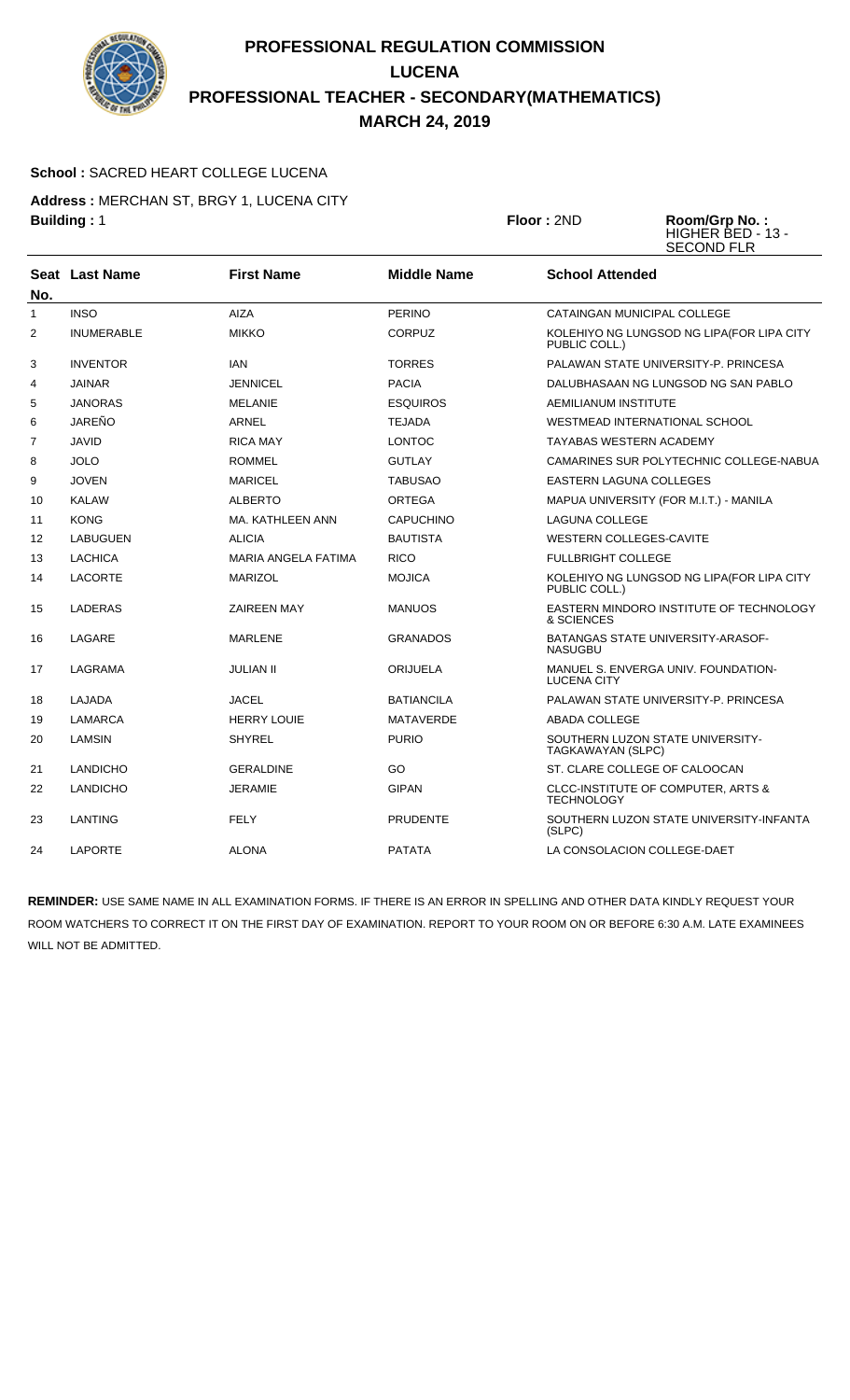

### **School :** SACRED HEART COLLEGE LUCENA

**Address :** MERCHAN ST, BRGY 1, LUCENA CITY **Building :** 1 **Floor :** 2ND **Room/Grp No. :**

HIGHER BED - 14 - SECOND FLR

|                | <b>Seat Last Name</b> | <b>First Name</b>      | <b>Middle Name</b>  | <b>School Attended</b>                                                 |
|----------------|-----------------------|------------------------|---------------------|------------------------------------------------------------------------|
| No.            |                       |                        |                     |                                                                        |
| $\mathbf{1}$   | LARA                  | <b>ALEA</b>            | <b>AISON</b>        | ABADA COLLEGE                                                          |
| $\overline{2}$ | LARGADO               | <b>ROSSMAN</b>         | <b>PITEL</b>        | MINDORO STATE COLLEGE OF AGRICULTURE &<br><b>TECHNOLOGY-CALAPAN</b>    |
| 3              | <b>LAUREL</b>         | <b>LEA</b>             | <b>ESMERIA</b>      | <b>TANAUAN INSTITUTE</b>                                               |
| 4              | LAYRON                | <b>LYRA</b>            | <b>QUINTO</b>       | PAMBAYANG KOLEHIYO NG MAUBAN                                           |
| 5              | LAYRON                | <b>NOEL</b>            | <b>HERNANDEZ</b>    | ALFELOR SR. MEMORIAL COLLEGE                                           |
| 6              | <b>LEAL</b>           | <b>MARICRIS</b>        | <b>SALAPATE</b>     | ASIAN INSTITUTE OF TECHNOLOGY AND<br><b>EDUCATION</b>                  |
| $\overline{7}$ | <b>LEGASPI</b>        | <b>CHRISTINA</b>       | <b>ASIS</b>         | CAMARINES NORTE STATE COLLEGE-DAET                                     |
| 8              | <b>LEGISMA</b>        | <b>MARYEL</b>          | YASOÑA              | LAGUNA STATE POLYTECHNIC UNIVERSITY-STAT.<br>CRUZ (LSPC) former (LCAT) |
| 9              | <b>LEOCADIO</b>       | <b>RICHELLE</b>        | <b>NATIVIDAD</b>    | LAGUNA STATE POLYTECHNIC UNIVERSITY-STAT.<br>CRUZ (LSPC) former (LCAT) |
| 10             | <b>LEUTERIO</b>       | <b>JULIO II</b>        | SOLETO              | TECHNOLOGICAL INSTITUTE OF THE<br>PHILIPPINES-MANILA                   |
| 11             | <b>LICOT</b>          | <b>LEONILYN</b>        | <b>MANAHAN</b>      | LYCEUM OF THE PHILIPPINES UNIVERSITY-<br>BATANGAS, INC                 |
| 12             | <b>LINATOC</b>        | <b>IVAN</b>            | <b>LACBAY</b>       | KOLEHIYO NG LUNGSOD NG LIPA(FOR LIPA CITY<br>PUBLIC COLL.)             |
| 13             | <b>LIWANAG</b>        | <b>JOSE LEMUEL</b>     | <b>ILAGAN</b>       | SOUTHERN LUZON STATE UNIVERSITY-LUCBAN<br>(SLPC)                       |
| 14             | LIZAN                 | <b>CELINO</b>          | <b>DIMAANO</b>      | UNIVERSITY OF BATANGAS                                                 |
| 15             | LLABAN                | SHEONY ROSE            | <b>MERA</b>         | <b>CAMARINES NORTE COLLEGE</b>                                         |
| 16             | <b>LODOR</b>          | <b>MICHELLE</b>        | <b>PERRERA</b>      | QUEZONIAN EDUCATIONAL COLLEGE                                          |
| 17             | <b>LONTOC</b>         | <b>FEDERICO</b>        | <b>BANAWA</b>       | <b>CAMARINES NORTE COLLEGE</b>                                         |
| 18             | <b>LOPEZ</b>          | <b>ALDIUS</b>          | <b>AGUILAR</b>      | LAGUNA STATE POLYTECHNIC UNIVERSITY-STAT.<br>CRUZ (LSPC) former (LCAT) |
| 19             | <b>LOPEZ</b>          | <b>APPLE KATHERINE</b> | <b>SANGOYO</b>      | DIVINE WORD COLLEGE OF CALAPAN                                         |
| 20             | <b>LOPEZ</b>          | <b>DENNIS</b>          | <b>ALIMBOYOGUEN</b> | SACRED HEART COLLEGE OF LUCENA CITY, INC.                              |
| 21             | <b>LOPEZ</b>          | <b>DIANNE</b>          | <b>MAGPANTAY</b>    | LA CONSOLACION COLLEGE-TANAUAN                                         |
| 22             | <b>LOPEZ</b>          | <b>JULIE ANN</b>       | <b>ALCANTARA</b>    | DALUBHASAAN NG LUNGSOD NG SAN PABLO                                    |
| 23             | <b>LOPEZ</b>          | <b>LIECA</b>           | <b>MENDOZA</b>      | SOUTHERN LUZON STATE UNIVERSITY-<br>TAGKAWAYAN (SLPC)                  |
| 24             | <b>LOPEZ</b>          | <b>RANIELYN</b>        | <b>IBITA</b>        | CAMARINES NORTE STATE COLLEGE-DAET                                     |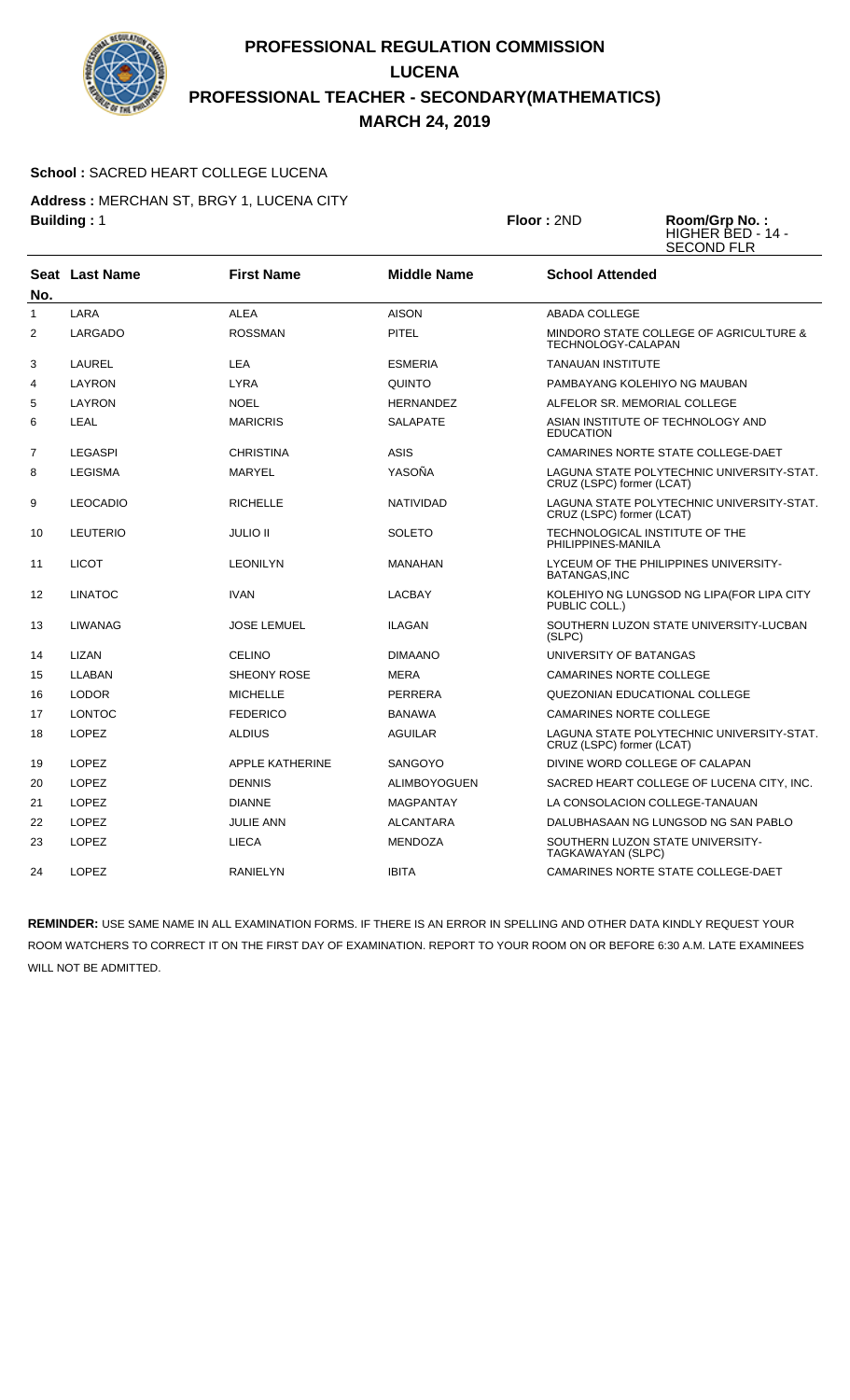

### **School :** SACRED HEART COLLEGE LUCENA

**Address :** MERCHAN ST, BRGY 1, LUCENA CITY **Building :** 1 **Floor :** 2ND **Room/Grp No. :**

| <b>Floor :</b> 2ND | Room/Grp No.:                             |
|--------------------|-------------------------------------------|
|                    | HIGHER BED - 15 -                         |
|                    | $\sim$ $\sim$ $\sim$ $\sim$ $\sim$ $\sim$ |

|                |                       |                      |                    | <b>SECOND FLR</b>                                                        |
|----------------|-----------------------|----------------------|--------------------|--------------------------------------------------------------------------|
| No.            | <b>Seat Last Name</b> | <b>First Name</b>    | <b>Middle Name</b> | <b>School Attended</b>                                                   |
| 1              | <b>LUMBERA</b>        | ARMANDO JR           | <b>MALABANAN</b>   | KOLEHIYO NG LUNGSOD NG LIPA(FOR LIPA CITY<br>PUBLIC COLL.)               |
| $\overline{2}$ | LUNA                  | <b>CRISTINA</b>      | <b>GALANG</b>      | PHILIPPINE CHRISTIAN UNIVERSITY-DASMARINAS                               |
| 3              | LUZARAN               | <b>MARLON</b>        | <b>MARTINEZ</b>    | LAGUNA COLLEGE OF BUSINESS & ARTS                                        |
| 4              | <b>MACADAIG</b>       | <b>JENNYROSE</b>     | <b>BONDAD</b>      | LAGUNA STATE POLYTECHNIC UNIVERSITY - SAN<br>PABLO (LSPC)former (SPCSAT) |
| 5              | <b>MACATANGAY</b>     | <b>JAYCELYN</b>      | <b>TIENZO</b>      | MINDORO STATE COLLEGE OF AGRICULTURE &<br>TECHNOLOGY-VICTORIA            |
| 6              | <b>MACATANGAY</b>     | <b>JERICO</b>        | <b>FERNANDEZ</b>   | BATANGAS EASTERN COLLEGES (FOR BATANGAS<br>EASTERN ACA.)                 |
| $\overline{7}$ | <b>MACATANGAY</b>     | <b>KRISTINE MAE</b>  | <b>MALIGAYA</b>    | <b>BATANGAS STATE UNIVERSITY - LEMERY</b>                                |
| 8              | <b>MACULA</b>         | <b>NOREN REGGIE</b>  | <b>MAGHANOY</b>    | PALAWAN STATE UNIVERSITY-P. PRINCESA                                     |
| 9              | <b>MADALI</b>         | <b>LEMUEL</b>        | <b>ANTARAN</b>     | INNOVATIVE COLLEGE OF SCIENCE &<br><b>TECHNOLOGY</b>                     |
| 10             | <b>MAGALING</b>       | <b>RACHEL</b>        | <b>ISIDRO</b>      | LAGUNA STATE POLYTECHNIC UNIVERSITY - SAN<br>PABLO (LSPC)former (SPCSAT) |
| 11             | <b>MAGBANLAC</b>      | <b>JENNIFER</b>      | <b>ROXAS</b>       | AMA COMPUTER COLLEGE-LUCENA CITY                                         |
| 12             | <b>MAGBATA</b>        | ULYSSES JR           | ORALLO             | MINDORO STATE COLLEGE OF AGRICULTURE &<br>TECHNOLOGY-BONGABONG           |
| 13             | <b>MAGBUHOS</b>       | <b>DIWATA</b>        | <b>SOLOMON</b>     | UNIVERSITY OF THE ASSUMPTION                                             |
| 14             | <b>MAGHIRANG</b>      | <b>REALYN</b>        | <b>INOC</b>        | MANUEL S. ENVERGA UNIV. FOUNDATION-<br><b>LUCENA CITY</b>                |
| 15             | <b>MAGPANTAY</b>      | <b>CARLOS BRIGGS</b> | <b>PLATON</b>      | COLEGIO DE SAN JUAN DE LETRAN-CALAMBA                                    |
| 16             | <b>MAGTIBAY</b>       | <b>MARIA DONATA</b>  | <b>REJANO</b>      | SOUTHERN LUZON STATE UNIVERSITY-<br>TAGKAWAYAN (SLPC)                    |
| 17             | <b>MAJABA</b>         | <b>HARTZELL</b>      | <b>COQUILLA</b>    | MINDORO STATE COLLEGE OF AGRICULTURE &<br>TECHNOLOGY-BONGABONG           |
| 18             | MALABANAN             | <b>CHERRY ANN</b>    | <b>MANALO</b>      | LA CONSOLACION COLLEGE-TANAUAN                                           |
| 19             | <b>MALITIG</b>        | <b>KRISTEL JOY</b>   | <b>NERY</b>        | LAGUNA STATE POLYTECHNIC UNIVERSITY - SAN<br>PABLO (LSPC)former (SPCSAT) |
| 20             | <b>MALOLOS</b>        | ANNABELLE            | <b>PADUA</b>       | NATIONAL COLLEGE OF BUSINESS & ARTS-<br><b>FAIRVIEW</b>                  |
| 21             | <b>MALONES</b>        | <b>JOVEN</b>         | <b>FEBRES</b>      | INNOVATIVE COLLEGE OF SCIENCE &<br><b>TECHNOLOGY</b>                     |
| 22             | MAME                  | <b>REALIZA</b>       | <b>MENDOZA</b>     | UNIVERSITY OF THE PHILIPPINES-LOS BAÑOS                                  |
| 23             | <b>MANAHAN</b>        | <b>EDERLIE</b>       | <b>RABI</b>        | INNOVATIVE COLLEGE OF SCIENCE &<br><b>TECHNOLOGY</b>                     |
| 24             | <b>MANAIG</b>         | <b>DANILO</b>        | <b>ASIS</b>        | ST. VINCENT COLLEGE OF CABUYAO                                           |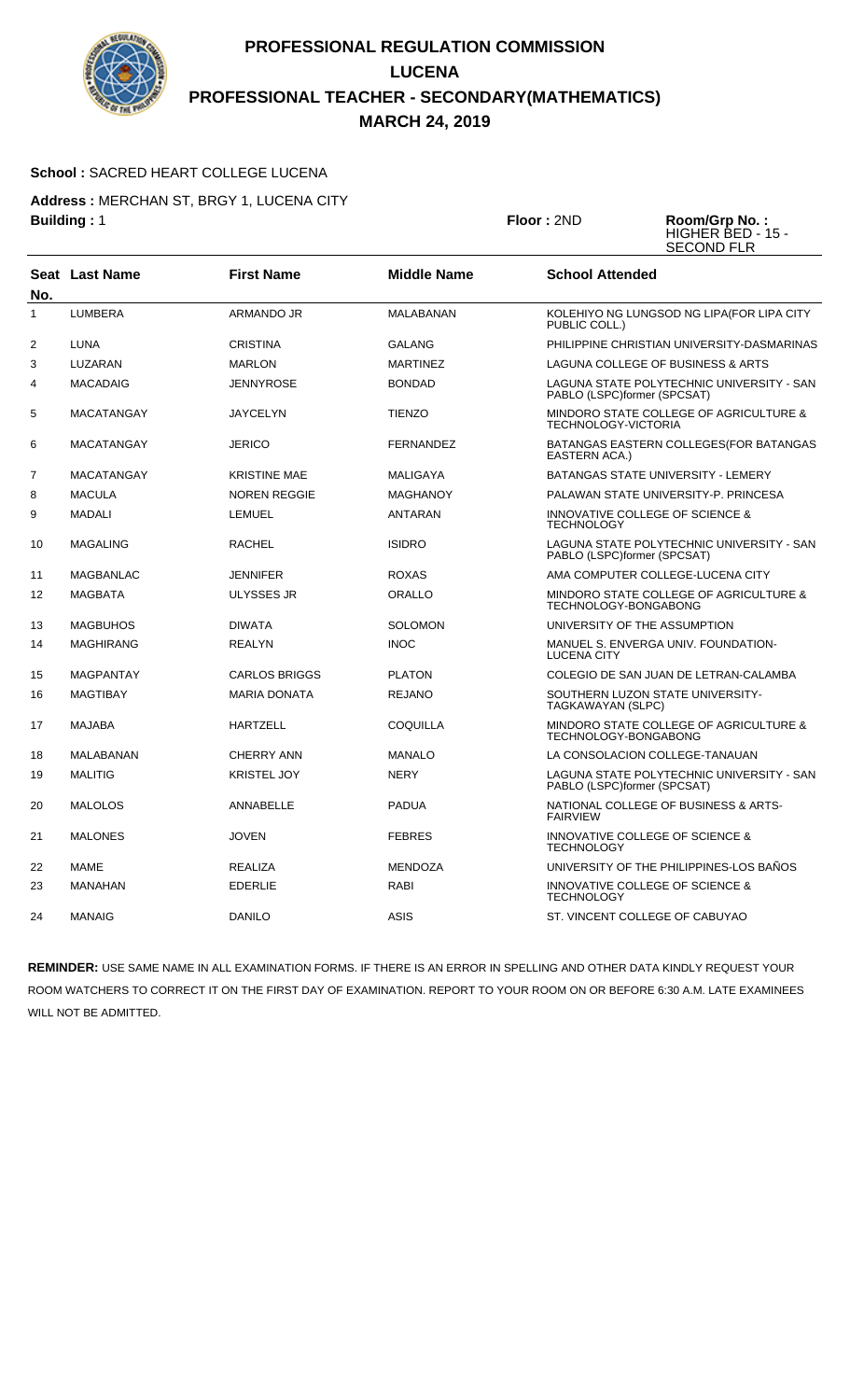

### **School :** SACRED HEART COLLEGE LUCENA

**Address :** MERCHAN ST, BRGY 1, LUCENA CITY **Building :** 1 **Floor :** 2ND **Room/Grp No. :**

HIGHER BED - 16 - SECOND FLR

| No.            | <b>Seat Last Name</b> | <b>First Name</b>        | <b>Middle Name</b> | <b>School Attended</b>                                                 |
|----------------|-----------------------|--------------------------|--------------------|------------------------------------------------------------------------|
| $\mathbf{1}$   | <b>MANALO</b>         | <b>JEROME</b>            | <b>SENIEDO</b>     | BATANGAS STATE UNIVERSITY (formerly JPLPC)-<br><b>MALVAR</b>           |
| $\overline{2}$ | <b>MANALO</b>         | <b>JHEOUANA</b>          | LAZARO             | SAN PABLO COLLEGES                                                     |
| 3              | <b>MANALO</b>         | JUFHEL                   | <b>ROMULO</b>      | POLYTECHNIC UNIVERSITY OF THE PHILIPPINES-<br><b>RAGAY</b>             |
| 4              | <b>MANALO</b>         | <b>RIZZA</b>             | <b>ABANTE</b>      | <b>BATANGAS STATE UNIVERSITY-BATANGAS CITY</b><br>(PBMIT)              |
| 5              | <b>MANALON</b>        | <b>MICHELLE</b>          | <b>SEGUI</b>       | MANUEL S. ENVERGA UNIV. FOUNDATION-<br>CATANAUAN                       |
| 6              | MAÑAS                 | <b>BARI</b>              | <b>COSTUNA</b>     | EASTERN SAMAR STATE UNIVERSITY-BORONGAN                                |
| $\overline{7}$ | MANGAYA               | ANGELICA                 | <b>DAYATE</b>      | CALAYAN EDUCATIONAL FOUNDATION INC. (for.<br>MED.CTR.LUCENA)           |
| 8              | <b>MANITO</b>         | <b>EPHER</b>             | FERRANCULLO        | <b>FULLBRIGHT COLLEGE</b>                                              |
| 9              | <b>MAÑUCAT</b>        | <b>RONETTE</b>           | <b>TABIRAO</b>     | DALUBHASAAN NG LUNGSOD NG SAN PABLO                                    |
| 10             | <b>MANUEL</b>         | <b>DANICA MAY</b>        | <b>LABESTE</b>     | LAGUNA STATE POLYTECHNIC UNIVERSITY-STAT.<br>CRUZ (LSPC) former (LCAT) |
| 11             | <b>MARAMO</b>         | <b>ALVIN</b>             |                    | KOLEHIYO NG LUNGSOD NG LIPA(FOR LIPA CITY<br>PUBLIC COLL.)             |
| 12             | MARAÑA                | <b>CRISTEL</b>           | <b>CATUDIO</b>     | LAGUNA STATE POLYTECHNIC UNIVERSITY-STAT.<br>CRUZ (LSPC) former (LCAT) |
| 13             | <b>MARANAN</b>        | <b>LESLEEH ANNE</b>      | <b>LAURELES</b>    | CAVITE STATE UNIVERSITY - SILANG CAMPUS                                |
| 14             | <b>MARASIGAN</b>      | <b>RECELYN</b>           | <b>RIONDA</b>      | POLYTECHNIC UNIVERSITY OF THE PHILIPPINES-<br><b>RAGAY</b>             |
| 15             | <b>MARAVILLA</b>      | ANNABEL                  | <b>ICAL</b>        | DIVINE WORD COLLEGE OF CALAPAN                                         |
| 16             | <b>MARAYAN</b>        | <b>CHERRY ANN</b>        | <b>OGAYRE</b>      | ABADA COLLEGE                                                          |
| 17             | <b>MARIANO</b>        | ROGELIO JR               | <b>NICAR</b>       | REMNANT CHRISTIAN COLLEGE-PALAWAN                                      |
| 18             | <b>MARTECIO</b>       | <b>GRACE</b>             | <b>AQUINO</b>      | CAMARINES NORTE STATE COLLEGE-DAET                                     |
| 19             | <b>MEDINA</b>         | <b>MARVIN</b>            | QUINCENA           | MANUEL S. ENVERGA UNIV. FOUNDATION-<br>CATANAUAN                       |
| 20             | <b>MELENDREZ</b>      | <b>CIR JOHN NAZARENE</b> | <b>LALOTA</b>      | UNIVERSITY OF PERPETUAL HELP SYSTEM-<br>LAGUNA                         |
| 21             | <b>MENDOZA</b>        | CARMELA                  | <b>JAVENIA</b>     | ASIAN INSTITUTE OF TECHNOLOGY AND<br><b>EDUCATION</b>                  |
| 22             | <b>MENDOZA</b>        | <b>EUNICE GRACE</b>      | <b>RAZON</b>       | KOLEHIYO NG LUNGSOD NG LIPA(FOR LIPA CITY<br>PUBLIC COLL.)             |
| 23             | <b>MENDOZA</b>        | JERALYN                  | <b>TUNGUHAN</b>    | LAGUNA UNIVERSITY-STA CRUZ, LAGUNA                                     |
| 24             | <b>MENGUITO</b>       | <b>ALEC ANTHONY</b>      | LAPIE              | LAGUNA STATE POLYTECHNIC UNIVERSITY-LOS<br><b>BANOS</b>                |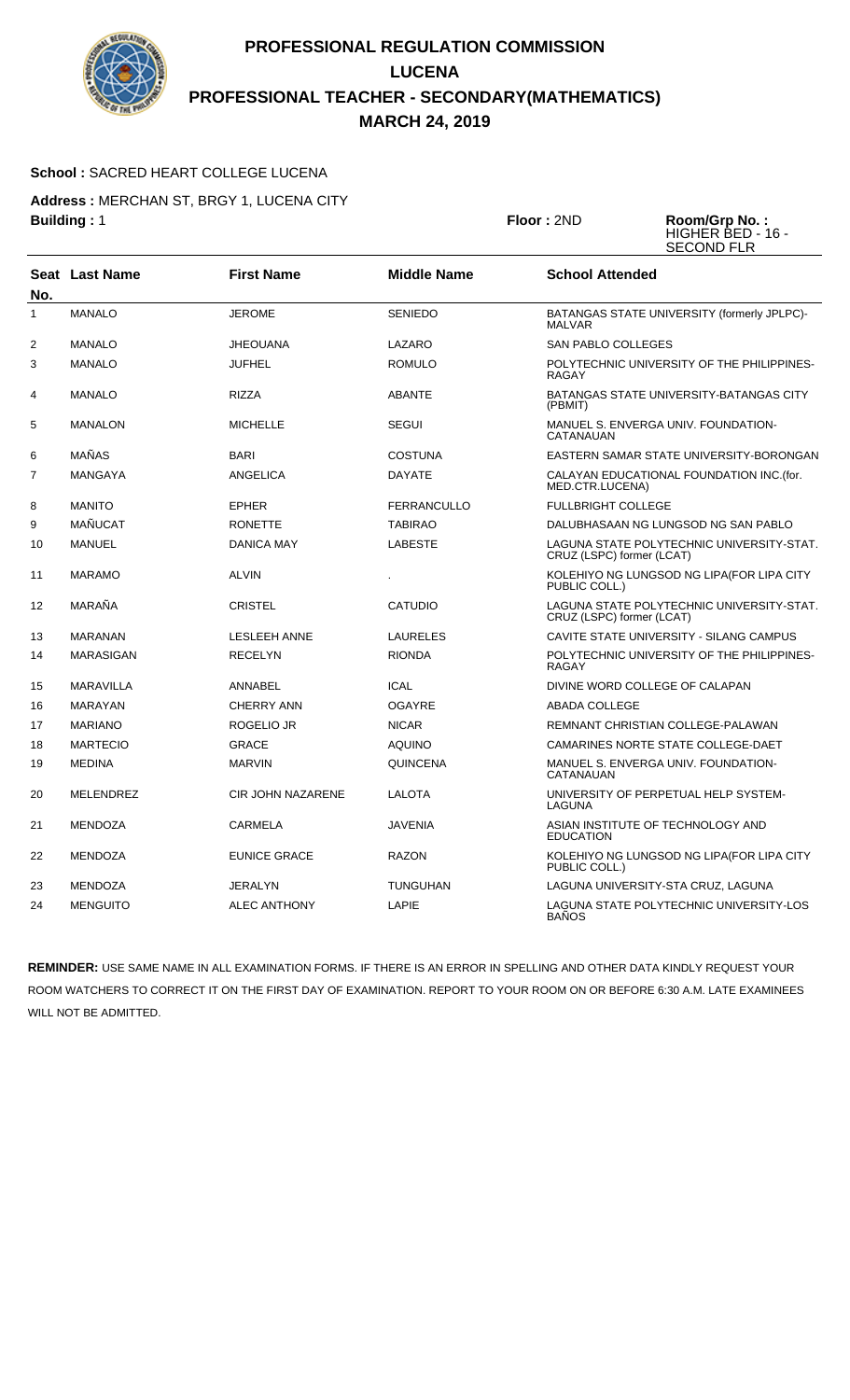

### **School :** SACRED HEART COLLEGE LUCENA

**Address :** MERCHAN ST, BRGY 1, LUCENA CITY **Building :** 1 **Floor :** 2ND **Room/Grp No. :**

HIGHER BED - 17 - SECOND FLR

| No.            | Seat Last Name    | <b>First Name</b>      | <b>Middle Name</b> | <b>School Attended</b>                                                     |
|----------------|-------------------|------------------------|--------------------|----------------------------------------------------------------------------|
| $\mathbf{1}$   | <b>MENGUITO</b>   | <b>REGENA</b>          | <b>ALDAY</b>       | SAINT MICHAEL'S COLLEGE OF LAGUNA                                          |
| $\overline{2}$ | <b>MERANO</b>     | MA. DEOTIMA            | <b>ALEGRO</b>      | QUEZONIAN EDUCATIONAL COLLEGE                                              |
| 3              | <b>MERCA</b>      | <b>ANNIL CHRISTIAN</b> | <b>GLODOVIZA</b>   | MANUEL S. ENVERGA UNIV. FOUNDATION-<br><b>LUCENA CITY</b>                  |
| 4              | <b>MERCADO</b>    | JENIECEL               | <b>BOMBANI</b>     | LAGUNA STATE POLYTECHNIC UNIVERSITY-STAT.<br>CRUZ (LSPC) former (LCAT)     |
| 5              | <b>MERCADO</b>    | <b>RUEL</b>            | <b>BARICANOSA</b>  | COLEGIO DE SAN JUAN DE LETRAN-CALAMBA                                      |
| 6              | <b>MIOLE</b>      | <b>GRACE JOY</b>       | B                  | POLYTECHNIC UNIVERSITY OF THE PHILIPPINES-<br>STA, ROSA                    |
| $\overline{7}$ | <b>MIRABEL</b>    | <b>BRENDA</b>          | <b>JIMENEZ</b>     | OUR LADY OF LOURDES COLLEGE FOUNDATION                                     |
| 8              | <b>MIRANDILLA</b> | JOHN JOHN              | CASTILLO           | QUEZONIAN EDUCATIONAL COLLEGE                                              |
| 9              | <b>MIRAS</b>      | <b>MARICRIS</b>        | <b>AZCUNA</b>      | SOUTHERN LUZON STATE UNIVERSITY-INFANTA<br>(SLPC)                          |
| 10             | <b>MOLE</b>       | <b>JENNIFER</b>        | <b>ESGUERRA</b>    | LAGUNA STATE POLYTECHNIC UNIVERSITY-STAT.<br>CRUZ (LSPC) former (LCAT)     |
| 11             | <b>MOLENILLA</b>  | <b>MARIA THERESA</b>   | CARILLA            | CENTRAL BICOL STATE UNIV. OF AGRICULTURE-<br>(for.CSSAC)-PILI              |
| 12             | <b>MOLETA</b>     | <b>GIAN JOSEPH</b>     | <b>FAJARDO</b>     | LAGUNA STATE POLYTECHNIC UNIVERSITY-STAT.<br>CRUZ (LSPC) former (LCAT)     |
| 13             | <b>MOLINA</b>     | <b>IRENE</b>           | <b>MAGANA</b>      | CAMARINES NORTE STATE COLLEGE-DAET                                         |
| 14             | <b>MONSANTO</b>   | <b>JUSTINE</b>         | DE MESA            | <b>TANAUAN INSTITUTE</b>                                                   |
| 15             | <b>MONTERAS</b>   | <b>JEANETH</b>         | <b>EBONA</b>       | SAINT ANTHONY COLLEGE-CALAPAN                                              |
| 16             | <b>MONTES</b>     | <b>MARIA LERMA</b>     | <b>ASEO</b>        | EASTERN SAMAR STATE UNIVERSITY-CAN-AVID<br><b>CAMPUS</b>                   |
| 17             | <b>MORADA</b>     | AMELIA                 | <b>NAZOL</b>       | CENTRAL BICOL STATE UNIV. OF AGRICULTURE-<br>(for.CSSAC)-SIPOCOT           |
| 18             | <b>MORELO</b>     | <b>KRISTAL</b>         | <b>BOLO</b>        | SOUTHERN LUZON STATE UNIVERSITY-LUCBAN<br>(SLPC)                           |
| 19             | <b>MORILLO</b>    | <b>ANTONIO</b>         | <b>MALUPA</b>      | INNOVATIVE COLLEGE OF SCIENCE &<br><b>TECHNOLOGY</b>                       |
| 20             | <b>MUSICO</b>     | <b>MARY JANE</b>       | <b>CATIPON</b>     | LA CONSOLACION UNIVERSITY PHILIPPINES(FOR<br>UNIVERSITY OF REGINA CARMELI) |
| 21             | <b>MUTYA</b>      | <b>JOANA MARIE</b>     | <b>MELAYA</b>      | MARINDUQUE STATE COLLEGE-BOAC                                              |
| 22             | <b>NALING</b>     | MA. SHIELA             | <b>REYES</b>       | DIVINE WORD COLLEGE OF CALAPAN                                             |
| 23             | <b>NAVALES</b>    | <b>ELSA</b>            | <b>CADAG</b>       | SOUTHERN LUZON STATE UNIVERSITY-GUMACA                                     |
| 24             | <b>NAVAREZ</b>    | <b>JANE ALAIZA</b>     | <b>TALABONG</b>    | PAMBAYANG KOLEHIYO NG MAUBAN                                               |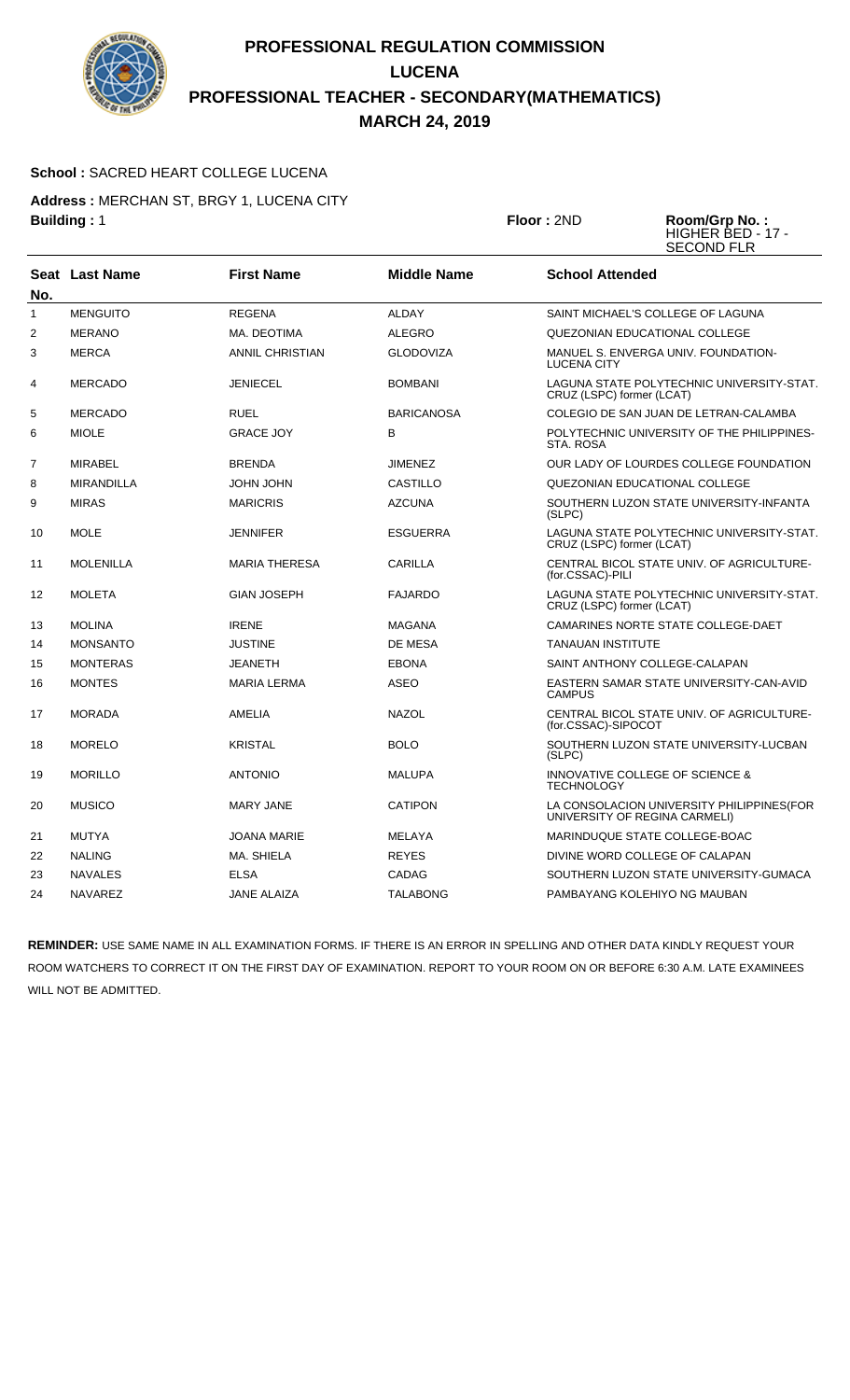

#### **School :** SACRED HEART COLLEGE LUCENA

**Address :** MERCHAN ST, BRGY 1, LUCENA CITY **Building :** 1 **Floor :** 2ND **Room/Grp No. :**

HIGHER BED - 18 - SECOND FLR

| No.            | <b>Seat</b> Last Name | <b>First Name</b>      | <b>Middle Name</b> | <b>School Attended</b>                                                 |
|----------------|-----------------------|------------------------|--------------------|------------------------------------------------------------------------|
| $\mathbf{1}$   | <b>NEQUINTO</b>       | <b>JEAN PAULETTE</b>   | <b>CABACUNGAN</b>  | LAGUNA STATE POLYTECHNIC UNIVERSITY-STAT.<br>CRUZ (LSPC) former (LCAT) |
| 2              | <b>NERA</b>           | LEAH                   | <b>VELASCO</b>     | SOUTHERN LUZON STATE UNIVERSITY-<br>TAGKAWAYAN (SLPC)                  |
| 3              | <b>NONO</b>           | <b>MELVIN</b>          | <b>AMANTE</b>      | ALFELOR SR. MEMORIAL COLLEGE                                           |
| 4              | <b>NOVES</b>          | <b>BRYAN CHRISTIAN</b> | <b>PATRIARCA</b>   | SOUTHERN LUZON STATE UNIVERSITY-GUMACA                                 |
| 5              | <b>NUÑEZ</b>          | <b>HANNAH GRACE</b>    | AMBRAD             | POLYTECHNIC UNIVERSITY OF THE PHILIPPINES-<br>STA. ROSA                |
| 6              | <b>OBCIANA</b>        | <b>NEA</b>             | <b>ANILAO</b>      | CALAYAN EDUCATIONAL FOUNDATION INC. (for.<br>MED.CTR.LUCENA)           |
| $\overline{7}$ | <b>OBLEFIAS</b>       | <b>ODILON</b>          | <b>SALLY</b>       | EULOGIO (AMANG) RODRIGUEZ INSTITUTE OF<br>SCIENCE & TECHNOLOGY         |
| 8              | <b>OBOG</b>           | <b>JOYCE ANN</b>       | <b>LALLO</b>       | CAMARINES NORTE STATE COLLEGE-DAET                                     |
| 9              | <b>OCAN</b>           | RUFFA DANIZA JANE      | AVANCEÑA           | <b>MABINI COLLEGE-DAET</b>                                             |
| 10             | <b>ODON</b>           | <b>RICA</b>            | <b>JALIMAO</b>     | OUR LADY OF LOURDES COLLEGE FOUNDATION                                 |
| 11             | <b>OLAGUER</b>        | <b>SARAH</b>           | LAYOSA             | SOUTHERN LUZON STATE UNIVERSITY-<br>TAGKAWAYAN (SLPC)                  |
| 12             | <b>OLAN</b>           | <b>RIYNALDO</b>        | <b>LLANES</b>      | KOLEHIYO NG LUNGSOD NG LIPA(FOR LIPA CITY<br>PUBLIC COLL.)             |
| 13             | <b>OLIVA</b>          | <b>MARK ANTHONY</b>    | <b>NOLLEDO</b>     | NORTHERN QUEZON COOPERATIVE COLLEGE,<br>INC.                           |
| 14             | <b>OLIVER</b>         | <b>ROJEAN</b>          | ARGAMOSA           | POLYTECHNIC UNIVERSITY OF THE PHILIPPINES-<br><b>LOPEZ</b>             |
| 15             | <b>OPEMARIA</b>       | <b>FRANCISCO JR</b>    | <b>REA</b>         | SOUTHERN LUZON STATE UNIVERSITY-LUCBAN<br>(SLPC)                       |
| 16             | <b>ORBITA</b>         | <b>RENALYN</b>         | NATANAUAN          | KOLEHIYO NG LUNGSOD NG LIPA(FOR LIPA CITY<br>PUBLIC COLL.)             |
| 17             | <b>ORBOC</b>          | <b>JERISAL</b>         | <b>DADOR</b>       | REMNANT CHRISTIAN COLLEGE-PALAWAN                                      |
| 18             | <b>ORDAZA</b>         | <b>SHERYL</b>          | <b>FORBES</b>      | LAGUNA UNIVERSITY-STA CRUZ, LAGUNA                                     |
| 19             | <b>ORGAS</b>          | <b>MARICAR</b>         | DE ROSAS           | SOUTHERN LUZON STATE UNIVERSITY-GUMACA                                 |
| 20             | <b>ORTEGA</b>         | LOVE                   | <b>GUTIERREZ</b>   | FIRST ASIA INSTITUTE OF TECHNOLOGY &<br><b>HUMANITIES</b>              |
| 21             | <b>OSTONAL</b>        | <b>MAIBEL</b>          | <b>DESAGUN</b>     | AGONCILLO COLLEGE, INC                                                 |
| 22             | <b>PACHECO</b>        | <b>CIELO</b>           | <b>SUSA</b>        | NORTHERN QUEZON COOPERATIVE COLLEGE,<br>INC.                           |
| 23             | <b>PACRES</b>         | <b>MARJON</b>          | <b>GIBAGA</b>      | POLYTECHNIC UNIVERSITY OF THE PHILIPPINES-<br>STA. ROSA                |
| 24             | <b>PADAYAO</b>        | <b>MARA MAY</b>        | <b>NAPIZA</b>      | LAGUNA STATE POLYTECHNIC UNIVERSITY-STAT.<br>CRUZ (LSPC) former (LCAT) |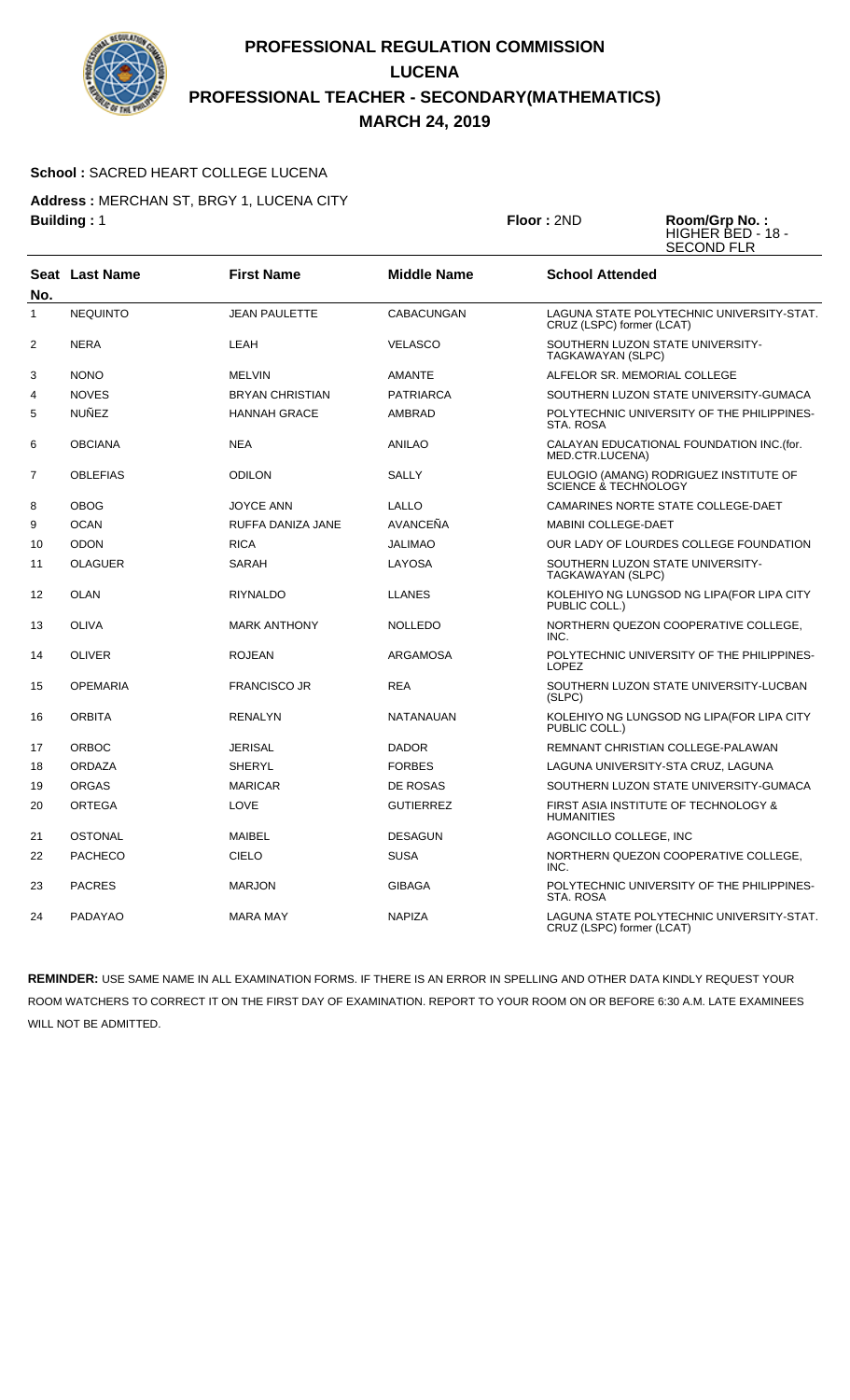

### **School :** SACRED HEART COLLEGE LUCENA

**Address :** MERCHAN ST, BRGY 1, LUCENA CITY **Building :** 1 **Floor :** 2ND **Room/Grp No. :**

| Floor: 2ND | Room/Grp No.:     |
|------------|-------------------|
|            | HIGHER BED - 19 - |
|            | <b>SECOND FLR</b> |

| No.            | <b>Seat Last Name</b> | <b>First Name</b> | <b>Middle Name</b> | <b>School Attended</b>                                                 |
|----------------|-----------------------|-------------------|--------------------|------------------------------------------------------------------------|
| $\mathbf{1}$   | <b>PADRILAN</b>       | <b>IVEE KAY</b>   | <b>JUGNO</b>       | MINDORO STATE COLLEGE OF AGRICULTURE &<br><b>TECHNOLOGY-VICTORIA</b>   |
| 2              | <b>PAET</b>           | <b>LERIE JEAN</b> | SANGALANG          | KOLEHIYO NG LUNGSOD NG LIPA(FOR LIPA CITY<br>PUBLIC COLL.)             |
| 3              | <b>PALACIO</b>        | <b>REGINA</b>     | <b>ARENAS</b>      | MANUEL S. ENVERGA UNIV. FOUNDATION-<br><b>LUCENA CITY</b>              |
| 4              | <b>PALMONES</b>       | <b>DONNA</b>      | <b>PAMESA</b>      | <b>CAMARINES NORTE COLLEGE</b>                                         |
| 5              | PAMILACAN             | <b>MAUREEN</b>    | <b>SALISOD</b>     | LAGUNA UNIVERSITY-STA CRUZ, LAGUNA                                     |
| 6              | <b>PANTOJA</b>        | <b>JERRYWEL</b>   | <b>JUEGO</b>       | CAMARINES NORTE STATE COLLEGE-DAET                                     |
| $\overline{7}$ | <b>PARATE</b>         | <b>MCKELLY</b>    | <b>APIN</b>        | SAINT MICHAEL'S COLLEGE OF LAGUNA                                      |
| 8              | PARCAREY              | <b>BENEDICT</b>   | <b>ALVAREZ</b>     | PALAWAN STATE UNIVERSITY-BROOKS POINT                                  |
| 9              | <b>PASCUAL</b>        | <b>KEITHLYN</b>   | <b>ROMAN</b>       | LAGUNA STATE POLYTECHNIC UNIVERSITY-STAT.<br>CRUZ (LSPC) former (LCAT) |
| 10             | <b>PATULAYIN</b>      | <b>RUBY</b>       | <b>KATIGBAK</b>    | DALUBHASAAN NG LUNGSOD NG SAN PABLO                                    |
| 11             | <b>PATULOT</b>        | <b>CHERRY ANN</b> | <b>MONDRAGON</b>   | <b>ABADA COLLEGE</b>                                                   |
| 12             | <b>PAYANG</b>         | ANGELA MAY        | <b>PAMORADA</b>    | LAGUNA STATE POLYTECHNIC UNIVERSITY-STAT.<br>CRUZ (LSPC) former (LCAT) |
| 13             | PELAGIO               | <b>CARMENCITA</b> | ORTIZ              | <b>LAGUNA COLLEGE OF BUSINESS &amp; ARTS</b>                           |
| 14             | PEÑAFIEL              | <b>PAULA</b>      | <b>JEREZA</b>      | <b>BAGO CITY COLLEGE</b>                                               |
| 15             | PEÑAFLOR              | LANI              | <b>AMBROCIO</b>    | LAGUNA STATE POLYTECHNIC UNIVERSITY-STAT.<br>CRUZ (LSPC) former (LCAT) |
| 16             | PEÑARANDA             | <b>JULY</b>       | <b>CLAVEL</b>      | POLYTECHNIC UNIVERSITY OF THE PHILIPPINES-<br><b>RAGAY</b>             |
| 17             | PEÑERO                | <b>GIZELLE</b>    | PAGCALIWAGAN       | GRACE MISSION COLLEGE-SCHOOL OF<br><b>MIDWIFERY</b>                    |
| 18             | <b>PEREJAS</b>        | <b>ELENOR</b>     | <b>OSIO</b>        | LAGUNA STATE POLYTECHNIC UNIVERSITY-STAT.<br>CRUZ (LSPC) former (LCAT) |
| 19             | PEREZ                 | <b>CATHERENE</b>  | <b>SECO</b>        | INNOVATIVE COLLEGE OF SCIENCE &<br><b>TECHNOLOGY</b>                   |
| 20             | PEREZ                 | <b>ELIZABETH</b>  | <b>SULIT</b>       | MINDORO STATE COLLEGE OF AGRICULTURE &<br>TECHNOLOGY-CALAPAN           |
| 21             | PEREZ                 | <b>LEA</b>        | <b>MACATANGAY</b>  | HOLY TRINITY COLLEGE OF PUERTO PRINCESA                                |
| 22             | PEREZ                 | <b>MARJORIE</b>   | <b>MANALO</b>      | POLYTECHNIC UNIVERSITY OF THE PHILIPPINES -<br><b>BANSUD</b>           |
| 23             | <b>PERIDA</b>         | <b>KELLY</b>      | <b>CORTEZ</b>      | MANUEL S. ENVERGA UNIV. FOUNDATION-<br><b>LUCENA CITY</b>              |
| 24             | <b>PESIT</b>          | <b>ROAN</b>       | <b>RAFAEL</b>      | OUR LADY OF LOURDES COLLEGE FOUNDATION                                 |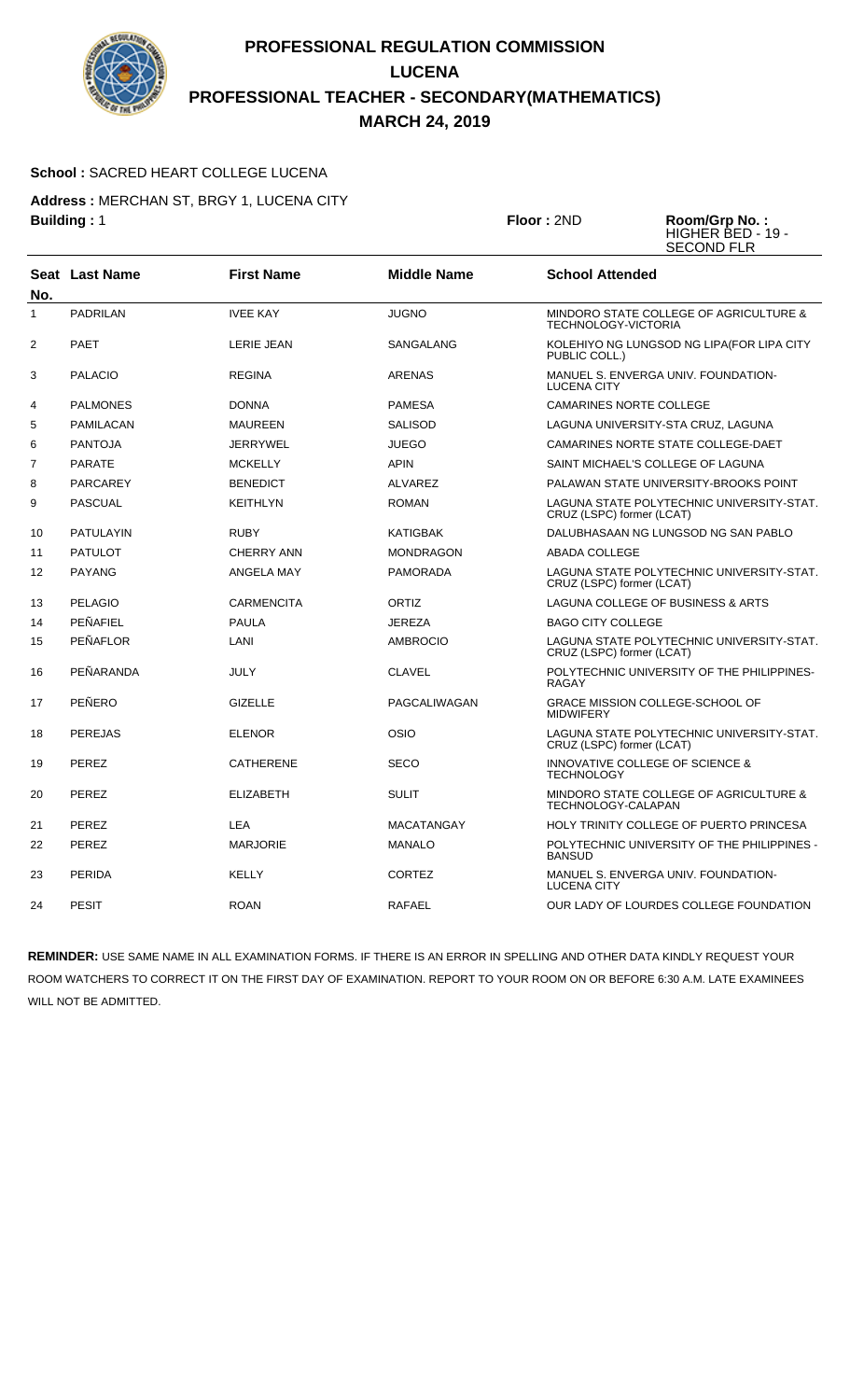

### **School :** SACRED HEART COLLEGE LUCENA

**Address :** MERCHAN ST, BRGY 1, LUCENA CITY **Building :** 1 **Floor :** 3RD **Room/Grp No. :**

HIGHER BED - 20 - THIRD FLOOR

|                | Seat Last Name      | <b>First Name</b>   | <b>Middle Name</b> | <b>School Attended</b>                                                   |
|----------------|---------------------|---------------------|--------------------|--------------------------------------------------------------------------|
| No.            |                     |                     |                    |                                                                          |
| 1              | <b>POSA</b>         | <b>JOANNA MARIE</b> | <b>ARNISTO</b>     | LAGUNA UNIVERSITY-STA CRUZ, LAGUNA                                       |
| $\overline{2}$ | <b>POSTRADO</b>     | <b>ROBERTO</b>      | <b>VALENCIA</b>    | MANUEL L. QUEZON UNIVERSITY                                              |
| 3              | <b>PUNTO</b>        | <b>JEESCEL</b>      | <b>BROSAS</b>      | LAGUNA STATE POLYTECHNIC UNIVERSITY - SAN<br>PABLO (LSPC)former (SPCSAT) |
| 4              | <b>PUNTO</b>        | <b>JENNY</b>        | <b>MARQUEZ</b>     | LAGUNA STATE POLYTECHNIC UNIVERSITY - SAN<br>PABLO (LSPC)former (SPCSAT) |
| 5              | PUNZALAN            | <b>CLAUDINE</b>     | <b>BADILLO</b>     | RIZAL COLLEGE OF TAAL                                                    |
| 6              | <b>PURIFICACION</b> | <b>JOHN REY</b>     | <b>VILLANIA</b>    | CAMARINES NORTE STATE COLLEGE-DAET                                       |
| 7              | <b>PUSAG</b>        | <b>MA JAZELLE</b>   | <b>ILAGAN</b>      | KOLEHIYO NG LUNGSOD NG LIPA(FOR LIPA CITY<br>PUBLIC COLL.)               |
| 8              | QUILINGAN           | <b>GLENN</b>        | <b>IBARRETA</b>    | SOUTHERN LUZON STATE UNIVERSITY-LUCBAN<br>(SLPC)                         |
| 9              | QUILLOY             | <b>ROSELLE</b>      | <b>SANVICTORES</b> | ASIAN INSTITUTE OF TECHNOLOGY AND<br><b>EDUCATION</b>                    |
| 10             | QUITOLA             | <b>BEENEIL</b>      | ANDRADE            | STI COLLEGE - STA CRUZ, LAGUNA                                           |
| 11             | <b>RABAO</b>        | <b>MARIA LOUELA</b> | <b>ULSON</b>       | PALAWAN STATE UNIVERSITY-NARRA                                           |
| 12             | <b>RACINES</b>      | <b>JORDAN</b>       | <b>SEGUI</b>       | <b>LIBON COMMUNITY COLLEGE</b>                                           |
| 13             | <b>RADA</b>         | <b>HERBERT</b>      | <b>CARABALLIDO</b> | MANUEL S. ENVERGA UNIV. FOUNDATION-<br><b>LUCENA CITY</b>                |
| 14             | <b>RAMOS</b>        | <b>ANJIE</b>        | <b>BANAYAD</b>     | CAPALONGA COLLEGE                                                        |
| 15             | <b>RAMOS</b>        | <b>JEMILYN</b>      | <b>GERARCAS</b>    | POLYTECHNIC UNIVERSITY OF THE PHILIPPINES-<br>STA, ROSA                  |
| 16             | <b>RAMOS</b>        | <b>JOY</b>          | <b>PEREZ</b>       | SAN FRANCISCO JAVIER COLLEGE                                             |
| 17             | <b>RAMOS</b>        | <b>RICHELL</b>      | <b>SENA</b>        | CAMARINES NORTE STATE COLLEGE-DAET                                       |
| 18             | <b>RAZONA</b>       | <b>LORNA</b>        | <b>GUCE</b>        | SOUTHERN LUZON STATE UNIVERSITY-<br>TAGKAWAYAN (SLPC)                    |
| 19             | <b>REGALADO</b>     | <b>CHARETTE</b>     | <b>MAGHANOY</b>    | WESTERN PHILIPPINES UNIVERSITY-PUERTO<br><b>PRINCESA</b>                 |
| 20             | <b>REGULACION</b>   | ARLYN               | <b>OLIVETE</b>     | LAGUNA STATE POLYTECHNIC UNIVERSITY-STAT.<br>CRUZ (LSPC) former (LCAT)   |
| 21             | <b>REMOJO</b>       | <b>MARJORIE</b>     | SABANDANA          | SOUTHERN LUZON STATE UNIVERSITY-LUCBAN<br>(SLPC)                         |
| 22             | <b>REOFRIR</b>      | JAY-AR              | <b>JUGACAN</b>     | LAGUNA STATE POLYTECHNIC UNIVERSITY-LOS<br><b>BAÑOS</b>                  |
| 23             | <b>REVOCAL</b>      | <b>JOSE PAUL</b>    | ZINAMPAN           | CAGAYAN STATE UNIVERSITY-ANDREWS<br><b>CAMPUS</b>                        |
| 24             | <b>REY</b>          | <b>EDILBERTO</b>    | <b>BATAN</b>       | MANUEL S. ENVERGA UNIV. FOUNDATION-<br>CATANAUAN                         |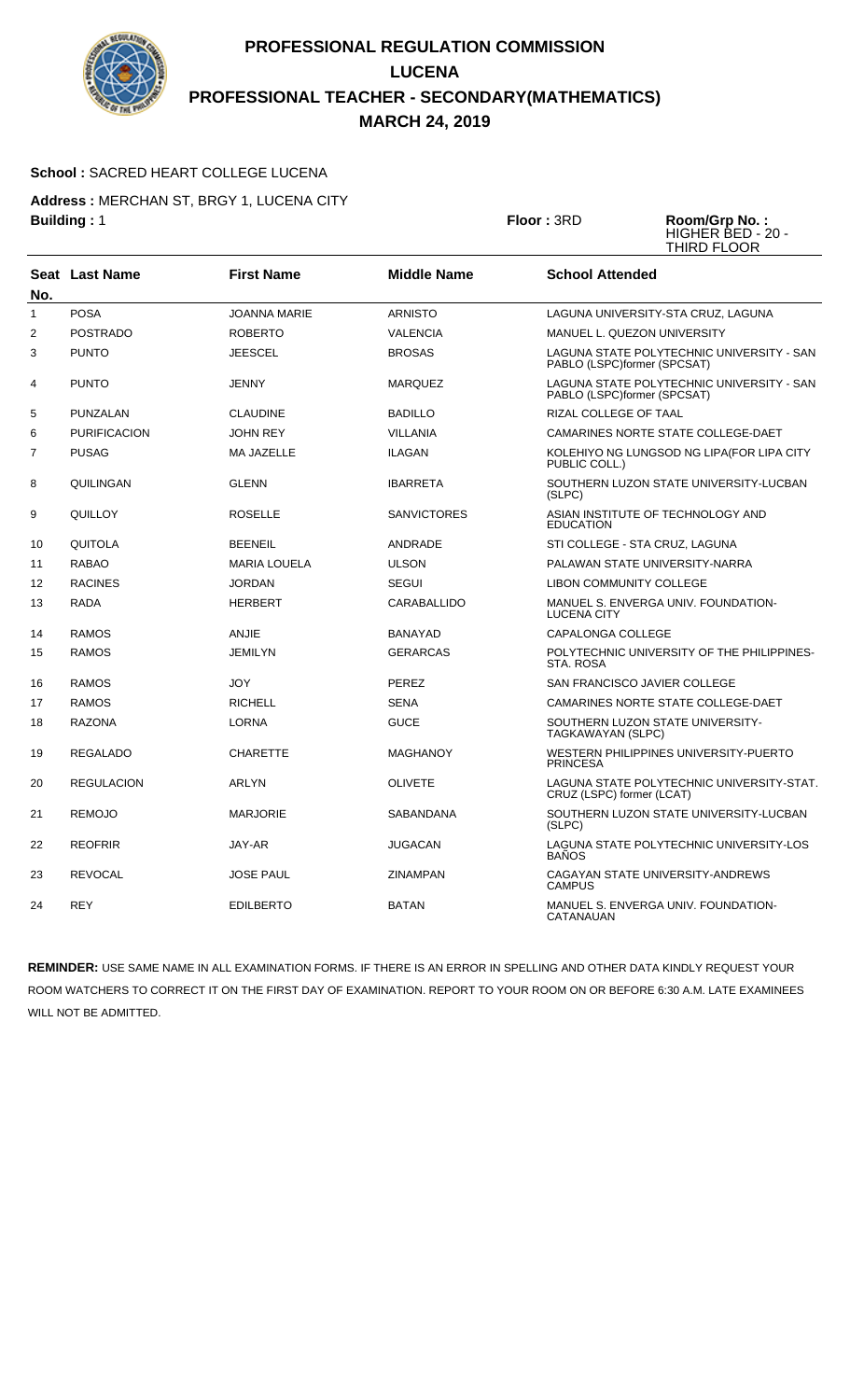

### **School :** SACRED HEART COLLEGE LUCENA

**Address :** MERCHAN ST, BRGY 1, LUCENA CITY **Building :** 1 **Floor :** 3RD **Room/Grp No. :**

| Floor: 3RD | R |
|------------|---|
|            | н |

HIGHER BED - 21 - HIGHER DED<br>THIRD FLOOR

| No.            | Seat Last Name     | <b>First Name</b>   | <b>Middle Name</b> | <b>School Attended</b>                                                   |
|----------------|--------------------|---------------------|--------------------|--------------------------------------------------------------------------|
| 1              | <b>REY</b>         | <b>GERALD</b>       | <b>HIYAS</b>       | MANUEL S. ENVERGA UNIV. FOUNDATION-<br><b>CATANAUAN</b>                  |
| $\overline{2}$ | <b>REYES</b>       | <b>JOANA</b>        | <b>ALCAYDE</b>     | RIZAL COLLEGE OF TAAL                                                    |
| 3              | <b>RICAFRANCA</b>  | <b>LEONIL</b>       | LINGA              | SANTA CRUZ INSTITUTE                                                     |
| 4              | <b>RICO</b>        | <b>KRISTINE</b>     | <b>GEROLA</b>      | SOUTHERN LUZON STATE UNIVERSITY-GUMACA                                   |
| 5              | <b>RICO</b>        | <b>NOLILON</b>      | <b>CALAHATI</b>    | QUEZONIAN EDUCATIONAL COLLEGE                                            |
| 6              | <b>RICOHERMOSO</b> | <b>JESSICA</b>      | <b>ENRIQUEZ</b>    | SOUTHERN LUZON STATE UNIVERSITY-GUMACA                                   |
| $\overline{7}$ | <b>RIVERA</b>      | JOHN KAVIN          | <b>MAGSINO</b>     | BATANGAS STATE UNIVERSITY (formerly JPLPC)-<br><b>MALVAR</b>             |
| 8              | <b>RIVERA</b>      | <b>RECHELL</b>      | <b>CASTILLO</b>    | STI COLLEGE - LUCENA CITY                                                |
| 9              | <b>ROBLES</b>      | <b>JENERA</b>       | <b>GALANTA</b>     | UNION COLLEGE                                                            |
| 10             | <b>RODRIGUEZ</b>   | <b>ALDREN</b>       | <b>CABALDA</b>     | PALAWAN STATE UNIVERSITY-CUYO                                            |
| 11             | <b>ROGEL</b>       | <b>MERLINDA</b>     | CALINAWAGAN        | <b>SANTA CRUZ INSTITUTE</b>                                              |
| 12             | <b>ROLDAN</b>      | <b>CATHERINE</b>    | <b>ADAO</b>        | POLYTECHNIC UNIVERSITY OF THE PHILIPPINES-<br><b>LOPEZ</b>               |
| 13             | <b>ROLL</b>        | <b>NARUMI</b>       | <b>DIEZMO</b>      | <b>MABINI COLLEGE-DAET</b>                                               |
| 14             | <b>ROLLO</b>       | <b>JINKY</b>        | <b>OPRACIO</b>     | LIGAO COMMUNITY COLLEGE                                                  |
| 15             | <b>ROLLON</b>      | <b>CAREN</b>        | <b>LANDICHO</b>    | LAGUNA STATE POLYTECHNIC UNIVERSITY - SAN<br>PABLO (LSPC)former (SPCSAT) |
| 16             | <b>ROLLUQUI</b>    | LAWRENCE            | <b>MARQUEZ</b>     | AMA COMPUTER COLLEGE-MAKATI CITY                                         |
| 17             | <b>ROMANA</b>      | <b>EVELYN</b>       | <b>ESPERANZA</b>   | SOUTHERN LUZON STATE UNIVERSITY-LUCBAN<br>(SLPC)                         |
| 18             | <b>ROMERO</b>      | <b>GERWIN</b>       | <b>PAGLINAWAN</b>  | DIVINE WORD COLLEGE OF CALAPAN                                           |
| 19             | <b>RONDAIN</b>     | MA ROXANNE JOVELYN  | <b>BANAS</b>       | <b>CAMARINES NORTE COLLEGE</b>                                           |
| 20             | <b>ROSALES</b>     | <b>GEROLD</b>       | <b>BOTONES</b>     | DALUBHASAAN NG LUNGSOD NG SAN PABLO                                      |
| 21             | <b>ROSEL</b>       | <b>JALYN</b>        | <b>GARCIA</b>      | CAVITE STATE UNIVERSITY (DON SEVERINO<br>AGR'L. COLL.)                   |
| 22             | <b>SABIDA</b>      | <b>ROSIEFELL</b>    | <b>HISTORILLO</b>  | MARINDUQUE STATE COLLEGE-BOAC                                            |
| 23             | <b>SACABON</b>     | <b>JAMINE GRACE</b> | <b>BUGARIN</b>     | LAGUNA STATE POLYTECHNIC UNIVERSITY-LOS<br><b>BANOS</b>                  |
| 24             | <b>SACRAMENTO</b>  | <b>RECHEL</b>       | <b>BADASAN</b>     | <b>MABINI COLLEGE-DAET</b>                                               |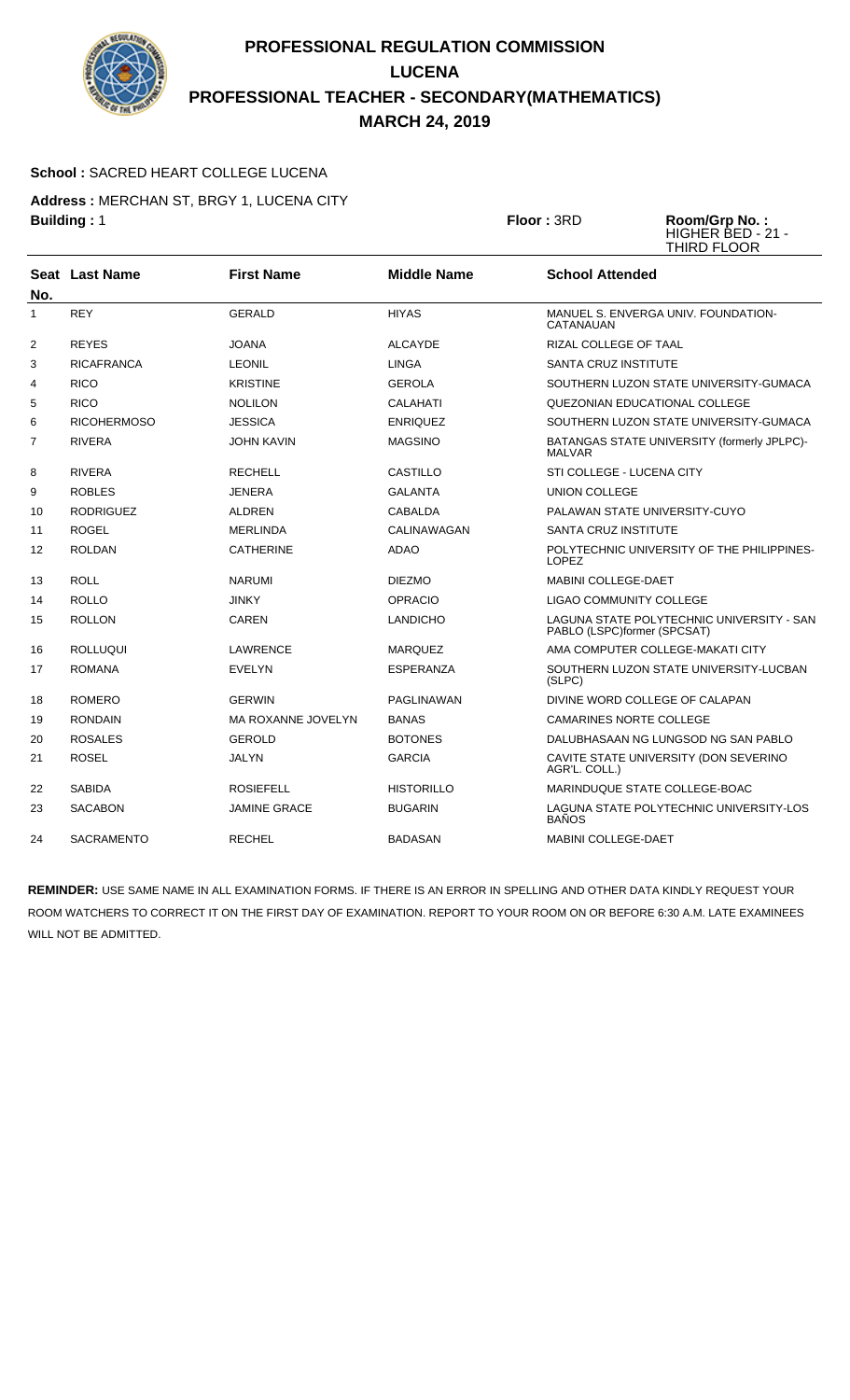

### **School :** SACRED HEART COLLEGE LUCENA

**Address :** MERCHAN ST, BRGY 1, LUCENA CITY **Building :** 1 **Floor :** 3RD **Room/Grp No. :**

HIGHER BED - 22 - THIRD FLOOR

| No.            | Seat Last Name   | <b>First Name</b>   | <b>Middle Name</b> | <b>School Attended</b>                                       |
|----------------|------------------|---------------------|--------------------|--------------------------------------------------------------|
| $\mathbf{1}$   | <b>SAEZ</b>      | <b>BEDALYN</b>      | <b>TORCELINO</b>   | <b>SANTA CRUZ INSTITUTE</b>                                  |
| $\overline{2}$ | <b>SAGALA</b>    | <b>MELANIE</b>      | <b>CERALBO</b>     | PALAWAN STATE UNIVERSITY-BROOKS POINT                        |
| 3              | <b>SAGUN</b>     | <b>NOREEN</b>       | <b>TABARANGAO</b>  | <b>FULLBRIGHT COLLEGE</b>                                    |
| 4              | <b>SALAZAR</b>   | <b>MAYNARD</b>      | <b>JACOB</b>       | EASTERN MINDORO INSTITUTE OF TECHNOLOGY<br>& SCIENCES        |
| 5              | <b>SALGO</b>     | <b>IAN KENNIEL</b>  | <b>PARIN</b>       | <b>TAYABAS WESTERN ACADEMY</b>                               |
| 6              | <b>SALINAS</b>   | <b>ELNA SHARON</b>  | <b>RABINO</b>      | UNIVERSITY OF PERPETUAL HELP SYSTEM-<br>LAGUNA               |
| $\overline{7}$ | <b>SALIPANDE</b> | <b>RHODA</b>        | <b>BARAO</b>       | SOUTHERN LUZON STATE UNIVERSITY-GUMACA                       |
| 8              | <b>SALVADOR</b>  | <b>SENON</b>        | CRISOSTOMO         | <b>MABINI COLLEGE-DAET</b>                                   |
| 9              | <b>SAMONTE</b>   | KIARA SIEKINAH      | DE GALA            | KOLEHIYO NG LUNGSOD NG LIPA (FOR LIPA CITY<br>PUBLIC COLL.)  |
| 10             | <b>SAN JUAN</b>  | <b>JOYVIE</b>       | CABATO             | POLYTECHNIC UNIVERSITY OF THE PHILIPPINES-<br><b>LOPEZ</b>   |
| 11             | <b>SANCHEZ</b>   | <b>ARLYN</b>        | <b>SAENZ</b>       | MABINI COLLEGE-DAET                                          |
| 12             | <b>SANCHEZ</b>   | <b>MARRIANE</b>     | <b>GATDULA</b>     | <b>ADAMSON UNIVERSITY</b>                                    |
| 13             | SANIEL           | LOVE VENUS          | <b>RICAFRANCA</b>  | UNIVERSITY OF MAKATI                                         |
| 14             | <b>SAPURNA</b>   | <b>MARK FHILLIP</b> | <b>MANGCUPANG</b>  | EASTERN MINDORO INSTITUTE OF TECHNOLOGY<br>& SCIENCES        |
| 15             | SAYNO            | <b>VINCENT</b>      | ONDAYANG           | OUR LADY OF LOURDES COLLEGE FOUNDATION                       |
| 16             | <b>SAYSON</b>    | <b>MELODY</b>       | CARANDANG          | BATANGAS STATE UNIVERSITY (formerly JPLPC)-<br><b>MALVAR</b> |
| 17             | <b>SEMILLA</b>   | <b>LEONIDA</b>      | <b>SALAZAR</b>     | POLYTECHNIC UNIVERSITY OF THE PHILIPPINES -<br><b>BANSUD</b> |
| 18             | <b>SENA</b>      | <b>JUDYLIE</b>      | <b>RILE</b>        | OUR LADY OF LOURDES COLLEGE FOUNDATION                       |
| 19             | <b>SENDON</b>    | <b>JORGE JULIO</b>  | <b>DOBUNGCO</b>    | <b>MABINI COLLEGE-DAET</b>                                   |
| 20             | SEÑO             | <b>RHIA FE</b>      | <b>ESPIRITU</b>    | POLYTECHNIC UNIVERSITY OF THE PHILIPPINES -<br><b>BANSUD</b> |
| 21             | <b>SEVILLA</b>   | <b>ROSEMARIE</b>    | <b>RICAMARA</b>    | POLYTECHNIC UNIVERSITY OF THE PHILIPPINES-<br><b>LOPEZ</b>   |
| 22             | <b>SILDORA</b>   | APRIL               | <b>TARRAY</b>      | SOUTHERN LUZON STATE UNIVERSITY-GUMACA                       |
| 23             | <b>SILVA</b>     | <b>MARIANNE</b>     | <b>MIRANDA</b>     | KOLEHIYO NG LUNGSOD NG LIPA (FOR LIPA CITY<br>PUBLIC COLL.)  |
| 24             | <b>SITYAR</b>    | <b>KARLO</b>        | <b>MULLOT</b>      | LAGUNA STATE POLYTECHNIC UNIVERSITY-LOS<br><b>BANOS</b>      |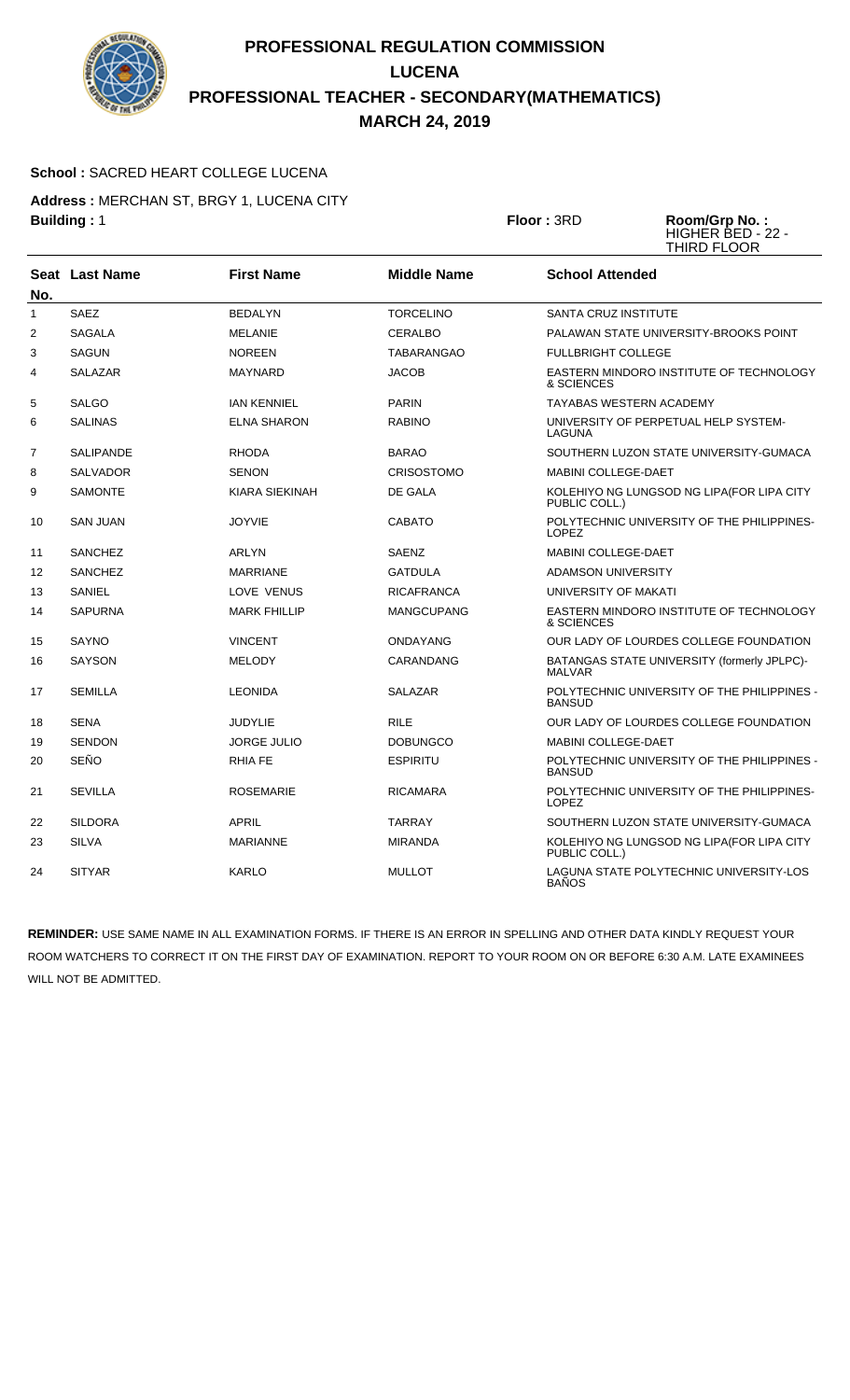

### **School :** SACRED HEART COLLEGE LUCENA

**Address :** MERCHAN ST, BRGY 1, LUCENA CITY **Building :** 1 **Floor :** 3RD **Room/Grp No. :**

HIGHER BED - 23 - THIRD FLOOR

|              | <b>Seat Last Name</b> | <b>First Name</b>     | <b>Middle Name</b> | <b>School Attended</b>                                                   |
|--------------|-----------------------|-----------------------|--------------------|--------------------------------------------------------------------------|
| No.          |                       |                       |                    |                                                                          |
| $\mathbf{1}$ | <b>SOFRANES</b>       | <b>JESSA</b>          | <b>ABRERA</b>      | <b>MABINI COLLEGE-DAET</b>                                               |
| 2            | <b>SOGONI</b>         | <b>LODIA</b>          | <b>SORRO</b>       | <b>LEON GUINTO MEMORIAL COLLEGE</b>                                      |
| 3            | <b>SOLIS</b>          | <b>DEXTER</b>         | CARANDANG          | KOLEHIYO NG LUNGSOD NG LIPA(FOR LIPA CITY<br>PUBLIC COLL.)               |
| 4            | <b>SOLITA</b>         | JUDY ANN              | <b>VASQUEZ</b>     | WESTERN PHILIPPINES UNIV. (for. PALAWAN<br>N.A.C)-ABORLAN                |
| 5            | <b>SORIANO</b>        | JULIE ANN             | <b>MABANSAG</b>    | POLYTECHNIC UNIVERSITY OF THE PHILIPPINES -<br><b>BANSUD</b>             |
| 6            | <b>SORIANO</b>        | RODRIGO II            | LAGASCA            | ABADA COLLEGE                                                            |
| 7            | <b>SORUILA</b>        | <b>KIMBERLY</b>       | <b>LUCAÑAS</b>     | KOLEHIYO NG LUNGSOD NG LIPA(FOR LIPA CITY<br>PUBLIC COLL.)               |
| 8            | <b>SUAPERO</b>        | <b>GREGORIO JR</b>    | <b>DURANTE</b>     | NORTHERN QUEZON COOPERATIVE COLLEGE,<br>INC.                             |
| 9            | <b>SUGUITAN</b>       | <b>MARRY ROSE</b>     | <b>MAMBURAO</b>    | <b>GRACE MISSION COLLEGE-SCHOOL OF</b><br><b>MIDWIFERY</b>               |
| 10           | <b>TAJADA</b>         | <b>MARION</b>         | <b>MONTALBO</b>    | POLYTECHNIC UNIVERSITY OF THE PHILIPPINES-<br>MAIN-STA. MESA             |
| 11           | <b>TALACSAN</b>       | <b>LOWELLA</b>        | LAPARAN            | TRECE MARTIRES CITY COLLEGE                                              |
| 12           | <b>TALENTO</b>        | <b>JEFFREY</b>        | <b>MARCA</b>       | CAPALONGA COLLEGE                                                        |
| 13           | <b>TAMESIS</b>        | <b>AENID</b>          | <b>ACORDA</b>      | UNIVERSITY OF RIZAL SYSTEM-MORONG                                        |
| 14           | <b>TAPALLA</b>        | <b>KRIZIA CAMILLE</b> | <b>VIDAL</b>       | KOLEHIYO NG LUNGSOD NG LIPA(FOR LIPA CITY<br>PUBLIC COLL.)               |
| 15           | <b>TAPAY</b>          | <b>GLADYS</b>         | <b>BRIT</b>        | LAGUNA STATE POLYTECHNIC UNIVERSITY - SAN<br>PABLO (LSPC)former (SPCSAT) |
| 16           | <b>TAPERE</b>         | <b>HEINRICH</b>       | <b>AZUCENA</b>     | <b>TANAUAN INSTITUTE</b>                                                 |
| 17           | <b>TARREGA</b>        | <b>MA LUISA</b>       | <b>ERALDO</b>      | SOUTHERN LUZON STATE UNIVERSITY-GUMACA                                   |
| 18           | <b>TENORIO</b>        | <b>JOCELL</b>         | <b>GARCIA</b>      | LAGUNA STATE POLYTECHNIC UNIVERSITY-LOS<br><b>BAÑOS</b>                  |
| 19           | <b>TEODORO</b>        | JOHN LEE              | <b>TORRES</b>      | POLYTECHNIC UNIVERSITY OF THE PHILIPPINES-<br>STA, ROSA                  |
| 20           | <b>TIMAJO</b>         | <b>BERNARDO</b>       | <b>RUBI</b>        | LAGUNA COLLEGE OF BUSINESS & ARTS                                        |
| 21           | <b>TIMOG</b>          | <b>ROSALINDO</b>      | <b>MAITIM</b>      | SOUTHERN LEYTE STATE UNIVERSITY-T.OPPUS                                  |
| 22           | <b>TIONGCO</b>        | <b>LEA MAE</b>        | <b>CASALLA</b>     | LAGUNA STATE POLYTECHNIC UNIVERSITY-LOS<br><b>BAÑOS</b>                  |
| 23           | <b>TITULAR</b>        | LAYLANIE              | <b>MISSION</b>     | DALUBHASAAN NG LUNGSOD NG SAN PABLO                                      |
| 24           | <b>TOQUE</b>          | <b>JESSE</b>          | DE ROMA            | LAGUNA STATE POLYTECHNIC UNIVERSITY-STAT.<br>CRUZ (LSPC) former (LCAT)   |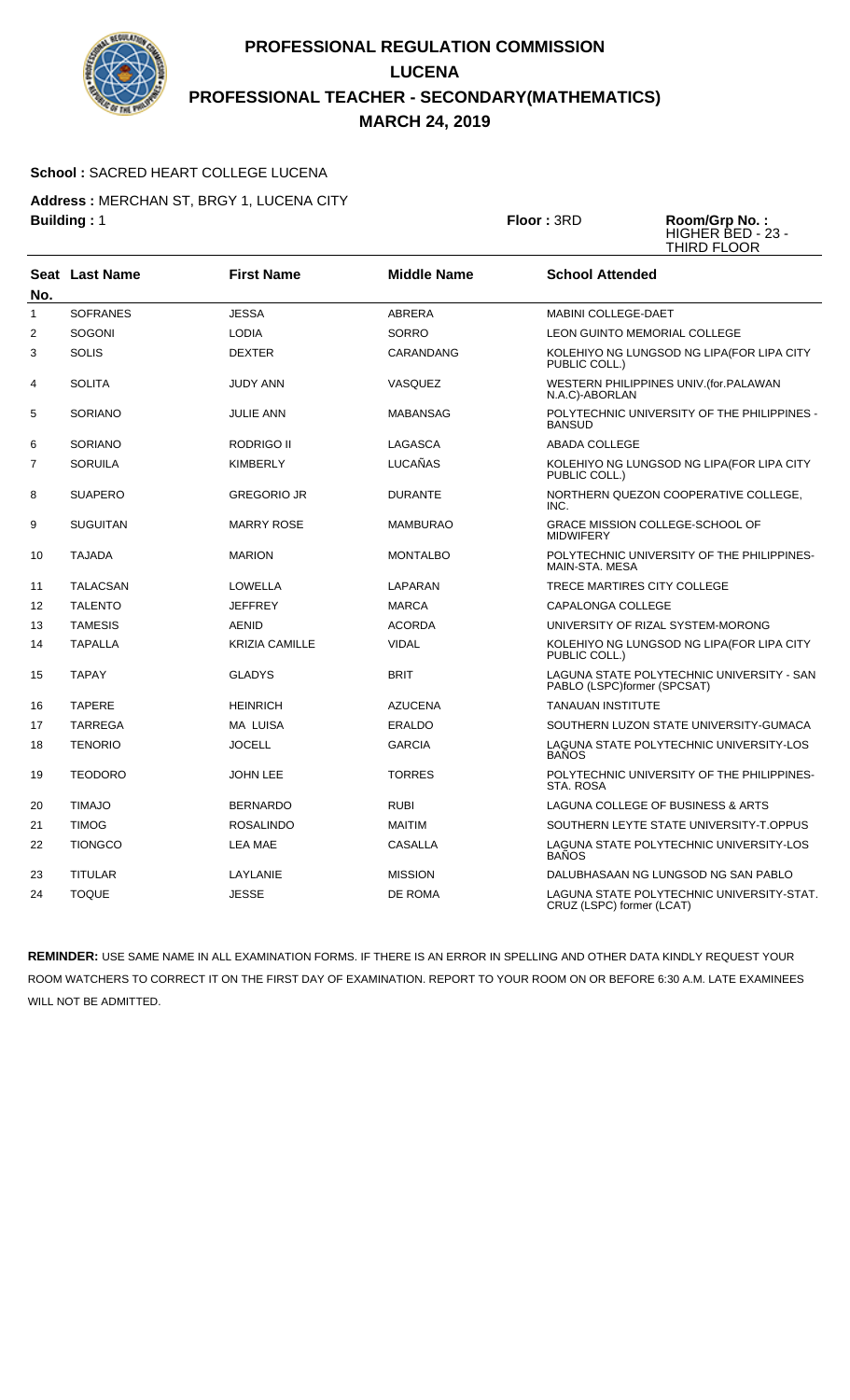

### **School :** SACRED HEART COLLEGE LUCENA

**Address :** MERCHAN ST, BRGY 1, LUCENA CITY **Building :** 1 **Floor :** 3RD **Room/Grp No. :**

HIGHER BED - 24 - THIRD FLOOR

|                | Seat Last Name    | <b>First Name</b>     | <b>Middle Name</b> | <b>School Attended</b>                                                   |
|----------------|-------------------|-----------------------|--------------------|--------------------------------------------------------------------------|
| No.            |                   |                       |                    |                                                                          |
| $\mathbf{1}$   | <b>TORRES</b>     | <b>ALLAIEN JOANNE</b> | <b>CERDA</b>       | POLYTECHNIC UNIVERSITY OF THE PHILIPPINES-<br>STA, ROSA                  |
| $\overline{2}$ | <b>TRINIDAD</b>   | <b>CHRISTINA</b>      | <b>GATMAITAN</b>   | QUEZONIAN EDUCATIONAL COLLEGE                                            |
| 3              | <b>TRINIDAD</b>   | <b>GEMMALYN</b>       | <b>MALLEON</b>     | BATANGAS STATE UNIVERSITY (formerly JPLPC)-<br><b>MALVAR</b>             |
| 4              | <b>TRIVIÑO</b>    | <b>IVY JOYCE</b>      | <b>BUROG</b>       | BATANGAS STATE UNIVERSITY - SAN JUAN                                     |
| 5              | <b>TUAZON</b>     | JAYMAR                | <b>DEDASE</b>      | CAMARINES NORTE STATE COLLEGE-DAET                                       |
| 6              | <b>TUBAL</b>      | CHERIE-AN             | <b>JALANDO-ON</b>  | <b>BAGO CITY COLLEGE</b>                                                 |
| $\overline{7}$ | <b>TUMANG</b>     | <b>VINCE JOWELL</b>   | <b>CATENA</b>      | LAGUNA STATE POLYTECHNIC UNIVERSITY - SAN<br>PABLO (LSPC)former (SPCSAT) |
| 8              | <b>UBANA</b>      | WILLIAM               | <b>AVERION</b>     | COLEGIO DE SAN JUAN DE LETRAN-CALAMBA                                    |
| 9              | <b>UMALI</b>      | <b>LEONEL JANE</b>    | <b>JABAT</b>       | <b>ABADA COLLEGE</b>                                                     |
| 10             | <b>UMAT</b>       | <b>DORALYN</b>        | <b>JUAN</b>        | INNOVATIVE COLLEGE OF SCIENCE &<br><b>TECHNOLOGY</b>                     |
| 11             | <b>UNGRIANO</b>   | <b>VICEIL</b>         | <b>ORDINADO</b>    | SOUTHERN LUZON STATE UNIVERSITY-INFANTA<br>(SLPC)                        |
| 12             | <b>URBANO</b>     | <b>NOVA</b>           | <b>VILLAFLORES</b> | <b>MABINI COLLEGE-DAET</b>                                               |
| 13             | <b>URSAL</b>      | <b>MERLYN</b>         | <b>MARABE</b>      | <b>MASBATE COLLEGES</b>                                                  |
| 14             | <b>USTARIS</b>    | JEROME                | <b>HIZON</b>       | LAGUNA COLLEGE OF BUSINESS & ARTS                                        |
| 15             | <b>VALENCIA</b>   | <b>RACHEL</b>         | <b>LOPEZ</b>       | OUR LADY OF LOURDES COLLEGE FOUNDATION                                   |
| 16             | VALENZUELA        | <b>MARSHA</b>         | <b>BINO</b>        | CAMARINES NORTE STATE COLLEGE-DAET                                       |
| 17             | VALENZUELA        | <b>MELODY</b>         | CADS               | LAGUNA STATE POLYTECHNIC UNIVERSITY-<br>SINILOAN                         |
| 18             | VALLESTERO        | <b>RONWEL</b>         | <b>LUMOGDANG</b>   | <b>MABINI COLLEGE-DAET</b>                                               |
| 19             | <b>VALONES</b>    | <b>REIN</b>           | <b>ELEAZAR</b>     | <b>FULLBRIGHT COLLEGE</b>                                                |
| 20             | <b>VARGAS</b>     | <b>BABYJEAN</b>       | <b>BABAGAY</b>     | <b>MABINI COLLEGE-DAET</b>                                               |
| 21             | <b>VEGA</b>       | <b>RINA</b>           | <b>ACEJO</b>       | OUR LADY OF LOURDES COLLEGE FOUNDATION                                   |
| 22             | <b>VELASCO</b>    | <b>FRANCIS</b>        | <b>AGUILAR</b>     | <b>MABINI COLLEGE-DAET</b>                                               |
| 23             | <b>VENTOLERO</b>  | <b>CHRISCHELL JOY</b> | CALINAGAN          | LAGUNA STATE POLYTECHNIC UNIVERSITY-STAT.<br>CRUZ (LSPC) former (LCAT)   |
| 24             | <b>VENTURILLO</b> | <b>JIMILITO</b>       | <b>TABINGA</b>     | WESTERN PHILIPPINES UNIV.(for.PALAWAN<br>N.A.C)-ABORLAN                  |